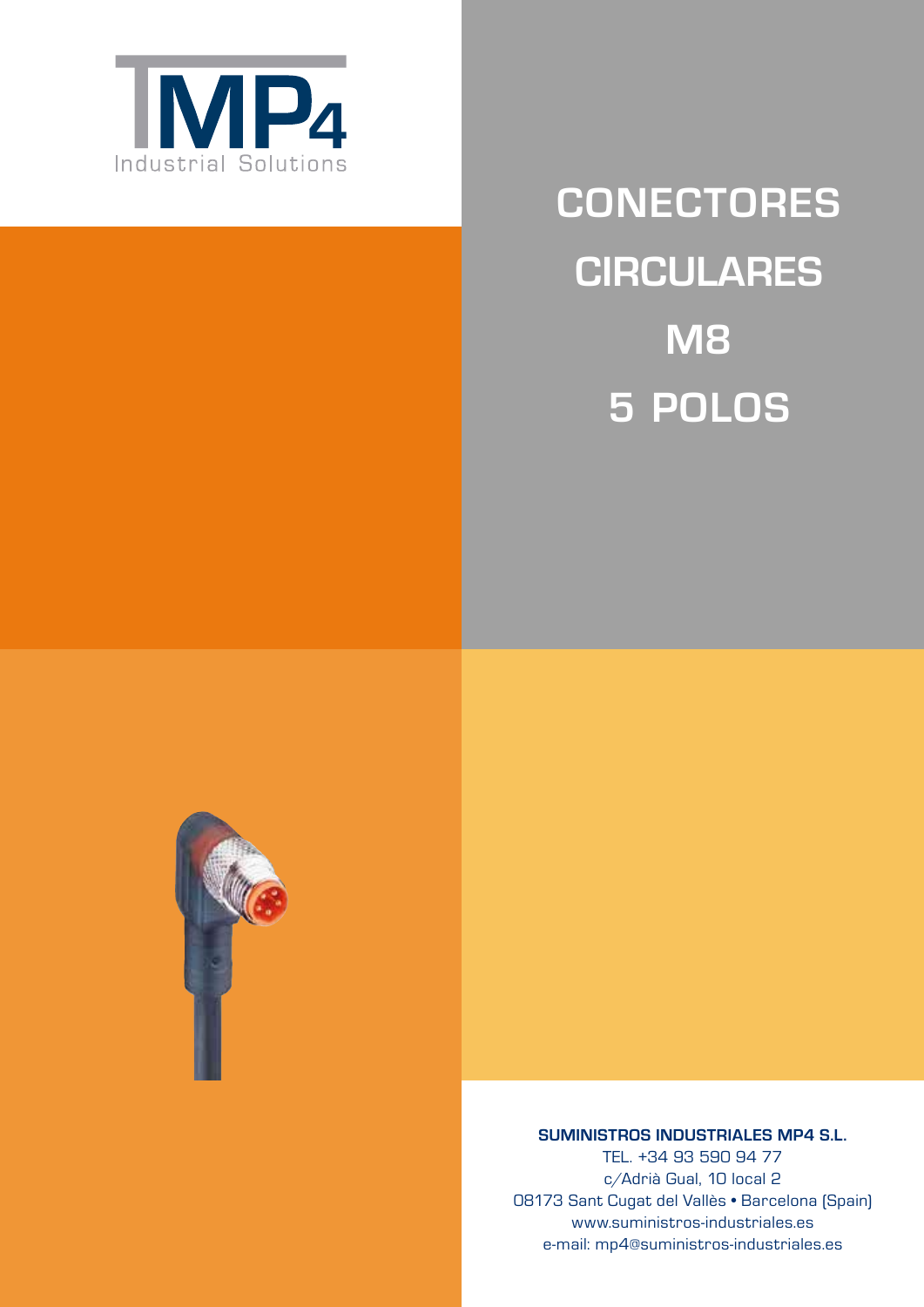# **M8 5-Pole Connectors**



# **Be certain. Belden.**

# M8 5-Pole Connectors

Designed for the IIoT, these M8 5-pole B-coded cordsets offer a robust solution to connectivity and communications requirements. The cordsets deliver greater power in a smaller, lighter size, and have both snap connections to provide fast installation and screw connections to increase protection in harsh environments.

These cordsets make it simple and easy for you to meet the highest demands for installation speed and flexibility. In just seconds, you can connect sensors, compact actuators, motors, cabinets and more with these cordsets. You're even able to connect the newest generation of I/O link sensors Class A and B.

The T-splitter accessory enables you to split signals from a single I/O bock to maximize use, a feature that's especially valuable for connecting interfaces in environments where multiple end devices need to be joined in space restricted areas. Increased current and voltage ratings, and adjustable cable lengths and the industry's only IEC 61076-2-104 certification for preventing mismating differentiate these cordsets from any other product available on the market.

The M8 5-pole B-coded cordsets are available in both snap and screw connection, male and female, straight and angled, and molded and receptacle designs, delivering the highest application flexibility on the market, especially when combined with the full Lumberg Automation LioN-Power system. Designed to meet the increasing requirements of IIoT, this system will revolutionize connectivity in industrial environments as the industry's most robust and easy to handle solution.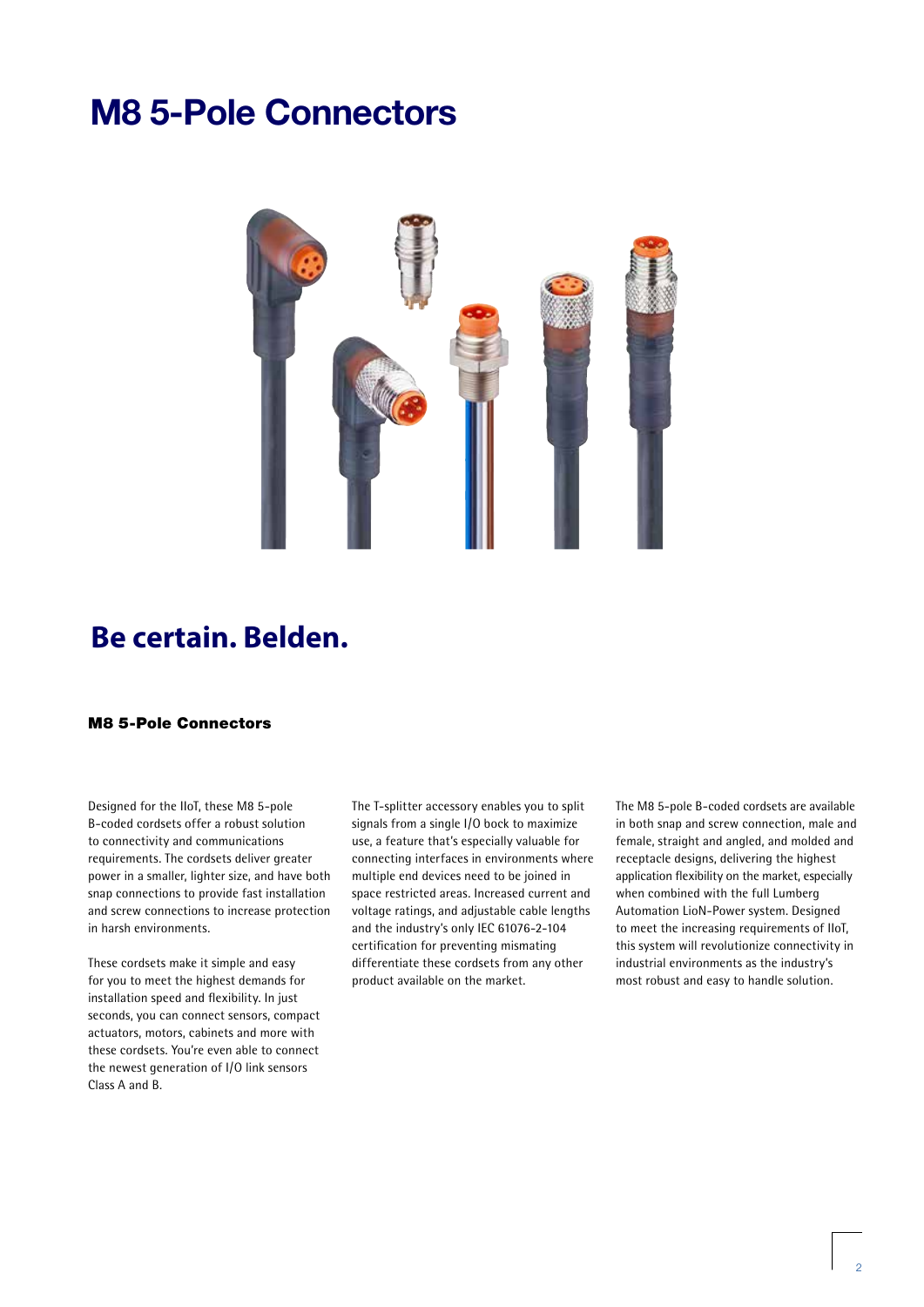# M8 5-Pole, B-coding Single-Ended Overmolded Cordsets, Straight Female and Male with Snap-in Coupling Nut for Actuators and Sensors

# Technical Information

| <b>Product Description</b>                   |                                                                                                                                     |                                                                                                                                   |  |  |  |
|----------------------------------------------|-------------------------------------------------------------------------------------------------------------------------------------|-----------------------------------------------------------------------------------------------------------------------------------|--|--|--|
| <b>Type</b>                                  | RKM <sub>5</sub>                                                                                                                    | RSM <sub>5</sub>                                                                                                                  |  |  |  |
|                                              |                                                                                                                                     |                                                                                                                                   |  |  |  |
| <b>Description</b>                           | Actuator/sensor single-ended cordset, M8 female connector, straight,<br>with snap-in coupling and overmolded cable, 5-pin, B-coding | Actuator/sensor single-ended cordset, M8 male connector, straight,<br>with snap-in coupling and overmolded cable, 5-pin, B-coding |  |  |  |
| RoHS (2011/65/EU)                            | Yes                                                                                                                                 |                                                                                                                                   |  |  |  |
| (Construction Type) Standard                 | IEC 61076-2-104                                                                                                                     |                                                                                                                                   |  |  |  |
| <b>Approvals</b>                             | UL                                                                                                                                  |                                                                                                                                   |  |  |  |
| <b>Technical Data</b>                        |                                                                                                                                     |                                                                                                                                   |  |  |  |
| <b>Ambient Temperature</b>                   |                                                                                                                                     | $-40$ to $+90^{\circ}$ C, mind cable temperature range                                                                            |  |  |  |
| <b>Housing Material/Grip</b>                 |                                                                                                                                     | <b>TPU</b>                                                                                                                        |  |  |  |
| <b>Contact Holder Material</b>               |                                                                                                                                     | PA                                                                                                                                |  |  |  |
| <b>Contact Material/Surface Finish</b>       |                                                                                                                                     | CuZn, gold-plated                                                                                                                 |  |  |  |
| <b>Screw Coupling Material</b>               |                                                                                                                                     | TPU (snap) / CuZn                                                                                                                 |  |  |  |
| <b>Mechanical Data</b>                       |                                                                                                                                     |                                                                                                                                   |  |  |  |
| <b>Degree of Protection</b>                  |                                                                                                                                     | IP65 (only when mated with Hirschmann/Lumberg counterparts)                                                                       |  |  |  |
| <b>Electrical Data</b>                       |                                                                                                                                     |                                                                                                                                   |  |  |  |
| <b>Contact Resistance</b>                    | $\leq 5 \text{ m}\Omega$<br>50 VAC / 60 VDC; UL: 30 V AC/DC                                                                         |                                                                                                                                   |  |  |  |
| <b>Rated Voltage</b><br><b>Rated Current</b> |                                                                                                                                     |                                                                                                                                   |  |  |  |
| <b>Pollution Degree</b>                      | 3 A (0.25 mm <sup>2</sup> )/4 A (0.34 mm <sup>2</sup> )                                                                             |                                                                                                                                   |  |  |  |
| <b>Technical Drawing</b>                     | 3                                                                                                                                   |                                                                                                                                   |  |  |  |
|                                              | $\phi$ 8.8<br>A<br>Δ<br>32,9<br>$-\frac{\varphi_8}{\varphi_8}$<br>6.00                                                              | M8 x 1<br>A<br>33,8<br>$\mathbf{I}$<br>$\phi$ 8<br>ౕ<br>$O_1O$<br>$\phi$ 8,8                                                      |  |  |  |

 $L =$  Standard length of cable

| M8, female, 5-poles  |                                                                          | M8, male, 5-poles   |                                                                     |
|----------------------|--------------------------------------------------------------------------|---------------------|---------------------------------------------------------------------|
| $\mathbb{C}^{\circ}$ | = brown<br>$2 =$ white<br>$3 = blue$<br>$4 = black$<br>$5 = \text{gray}$ | $\bullet$ $\bullet$ | $=$ brown<br>$2 =$ white<br>$3 = blue$<br>$4 = black$<br>$5 =$ gray |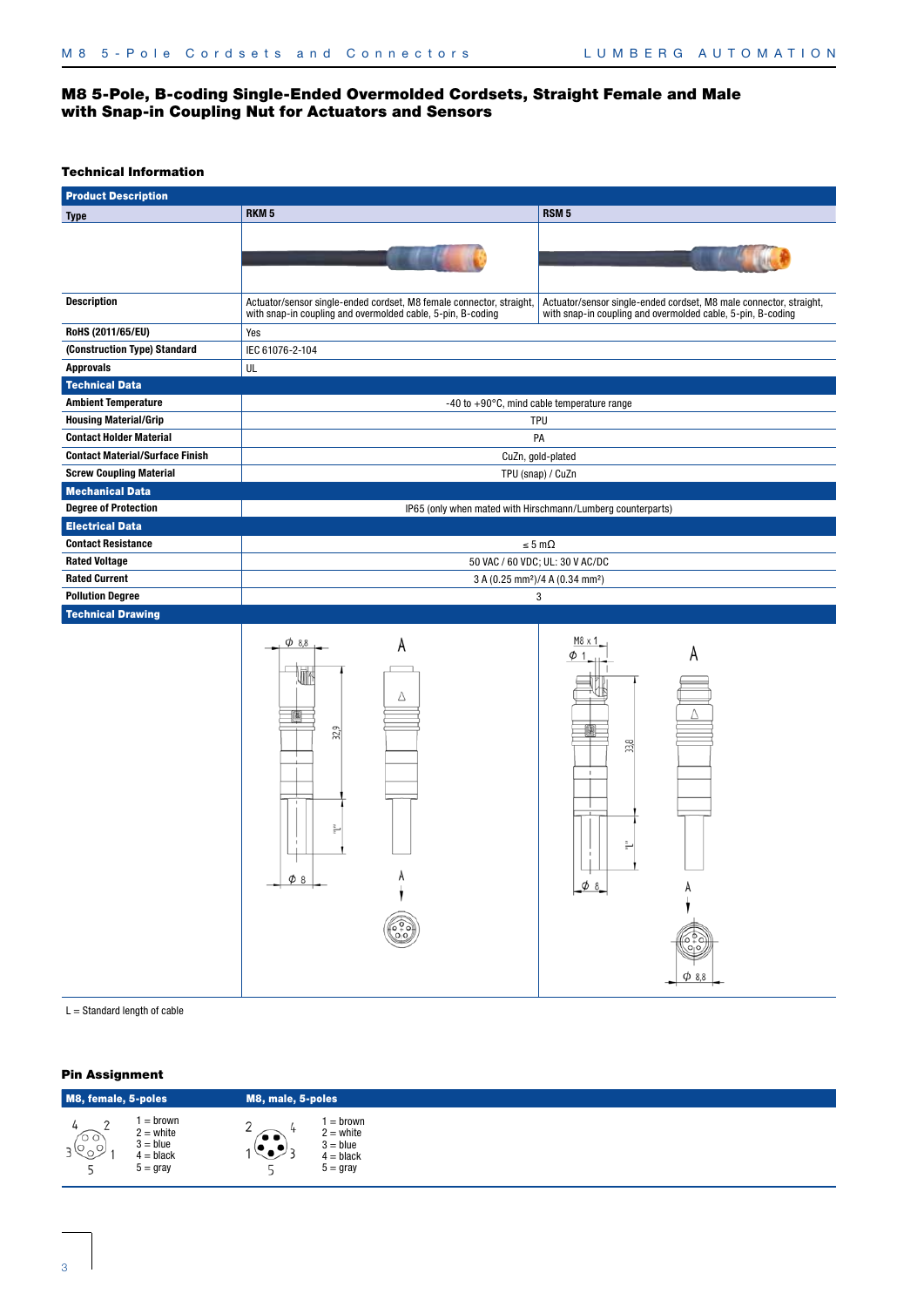| <b>Order No.</b> | <b>Order Designation</b> | <b>No. of Pins</b> | <b>Jacket</b>            | <b>Conductor Size</b>  | <b>Characteristics</b> |
|------------------|--------------------------|--------------------|--------------------------|------------------------|------------------------|
| 934-871-001      | RKM 5-671/2 M            | 5                  | PVC, black               | $0.34$ mm <sup>2</sup> | UL.                    |
| 934-871-002      | RKM 5-671/5 M            | 5                  | PVC, black               | $0.34 \, \text{mm}^2$  | UL.                    |
| 934-871-003      | RKM 5-671/10 M           | 5                  | PVC, black               | $0.34 \, \text{mm}^2$  | UL.                    |
| 934-871-004      | RKM 5-671/15 M           | 5                  | PVC, black               | $0.34$ mm <sup>2</sup> | UL.                    |
| 934-871-005      | RKM 5-671/20 M           | 5                  | PVC, black               | $0.34 \, \text{mm}^2$  | ÜL                     |
| 934-871-006      | RKM 5-671/25 M           | 5                  | PVC, black               | $0.34$ mm <sup>2</sup> | UL                     |
| 934-871-007      | RKM 5-293/2 M            | 5                  | PUR, halogen-free, black | $0.34 \, \text{mm}^2$  | ÜL                     |
| 934-871-008      | RKM 5-293/5 M            | 5                  | PUR, halogen-free, black | $0.34$ mm <sup>2</sup> | UL.                    |
| 934-871-009      | RKM 5-293/10 M           | 5                  | PUR, halogen-free, black | $0.34$ mm <sup>2</sup> | UL.                    |
| 934-871-010      | RKM 5-293/15 M           | 5                  | PUR, halogen-free, black | $0.34$ mm <sup>2</sup> | UL                     |
| 934-871-011      | RKM 5-293/20 M           | 5                  | PUR, halogen-free, black | $0.34$ mm <sup>2</sup> | UL                     |
| 934-871-012      | RKM 5-293/25 M           | 5                  | PUR, halogen-free, black | $0.34$ mm <sup>2</sup> | UL                     |
| 934-871-013      | RKM 5-507/2 M            | 5                  | PVC, black               | $0.25$ mm <sup>2</sup> | <b>UL</b>              |
| 934-871-014      | RKM 5-507/5 M            | 5                  | PVC, black               | $0.25$ mm <sup>2</sup> | UL.                    |
| 934-871-015      | RKM 5-507/10 M           | 5                  | PVC, black               | $0.25$ mm <sup>2</sup> | UL                     |
| 934-871-016      | RKM 5-507/15 M           | 5                  | PVC, black               | $0.25$ mm <sup>2</sup> | UL                     |
| 934-871-017      | RKM 5-507/20 M           | 5                  | PVC, black               | $0.25$ mm <sup>2</sup> | UL                     |
| 934-871-018      | RKM 5-507/25 M           | 5                  | PVC, black               | $0.25$ mm <sup>2</sup> | UL                     |
| 934-871-019      | RKM 5-506/2 M            | 5                  | PUR, halogen-free, black | $0.25$ mm <sup>2</sup> | ÜL                     |
| 934-871-020      | RKM 5-506/5 M            | 5                  | PUR, halogen-free, black | $0.25$ mm <sup>2</sup> | UL                     |
| 934-871-021      | RKM 5-506/10 M           | 5                  | PUR, halogen-free, black | $0.25$ mm <sup>2</sup> | UL                     |
| 934-871-022      | RKM 5-506/15 M           | 5                  | PUR, halogen-free, black | $0.25$ mm <sup>2</sup> | UL                     |
| 934-871-023      | RKM 5-506/20 M           | 5                  | PUR, halogen-free, black | $0.25$ mm <sup>2</sup> | UL                     |
| 934-871-024      | RKM 5-506/25 M           | 5                  | PUR, halogen-free, black | $0.25$ mm <sup>2</sup> | UL.                    |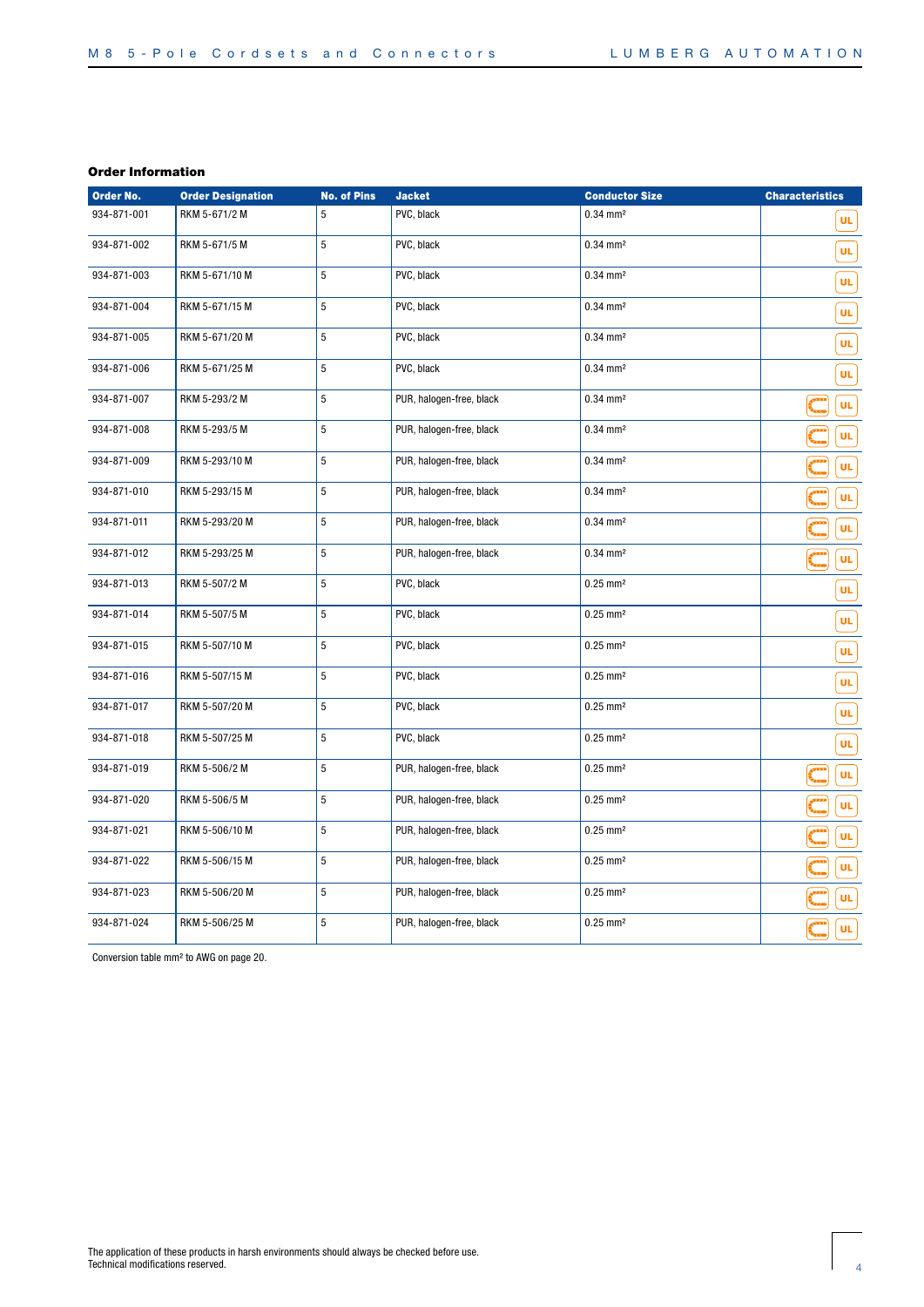# M8 5-Pole, B-coding Single-Ended Overmolded Cordsets, Straight Female and Male with Snap-in Coupling Nut for Actuators and Sensors *(continued)*

| Order No.   | <b>Order Designation</b> | <b>No. of Pins</b> | <b>Jacket</b>            | <b>Conductor Size</b>  | <b>Characteristics</b>                                      |
|-------------|--------------------------|--------------------|--------------------------|------------------------|-------------------------------------------------------------|
| 934-876-001 | RSM 5-671/2 M            | 5                  | PVC, black               | $0.34 \, \text{mm}^2$  | <b>UL</b>                                                   |
| 934-876-002 | RSM 5-671/5 M            | 5                  | PVC, black               | $0.34 \, \text{mm}^2$  | <b>UL</b>                                                   |
| 934-876-003 | RSM 5-671/10 M           | 5                  | PVC, black               | $0.34 \, \text{mm}^2$  | UL.                                                         |
| 934-876-004 | RSM 5-671/15 M           | 5                  | PVC, black               | $0.34 \, \text{mm}^2$  | UL.                                                         |
| 934-876-005 | RSM 5-671/20 M           | 5                  | PVC, black               | $0.34 \, \text{mm}^2$  | <b>UL</b>                                                   |
| 934-876-006 | RSM 5-671/25 M           | 5                  | PVC, black               | $0.34 \, \text{mm}^2$  | <b>UL</b>                                                   |
| 934-876-007 | RSM 5-293/2 M            | 5                  | PUR, halogen-free, black | $0.34 \, \text{mm}^2$  | $\sqrt{2}$<br><b>UL</b><br>r<br>Mana                        |
| 934-876-008 | RSM 5-293/5 M            | 5                  | PUR, halogen-free, black | $0.34 \, \text{mm}^2$  | $\frac{1}{2}$<br><b>UL</b>                                  |
| 934-876-009 | RSM 5-293/10 M           | 5                  | PUR, halogen-free, black | $0.34 \, \text{mm}^2$  | $\sum_{n=1}^{\infty}$<br><b>UL</b>                          |
| 934-876-010 | RSM 5-293/15 M           | 5                  | PUR, halogen-free, black | $0.34 \, \text{mm}^2$  | $\sum_{n=1}^{\infty}$<br><b>UL</b>                          |
| 934-876-011 | RSM 5-293/20 M           | 5                  | PUR, halogen-free, black | $0.34 \, \text{mm}^2$  | $\int_{\tau_{\text{max}}}^{\tau_{\text{max}}}$<br><b>UL</b> |
| 934-876-012 | RSM 5-293/25 M           | 5                  | PUR, halogen-free, black | $0.34$ mm <sup>2</sup> | $\int_{\tau_{\text{max}}}^{\tau_{\text{max}}}$<br><b>UL</b> |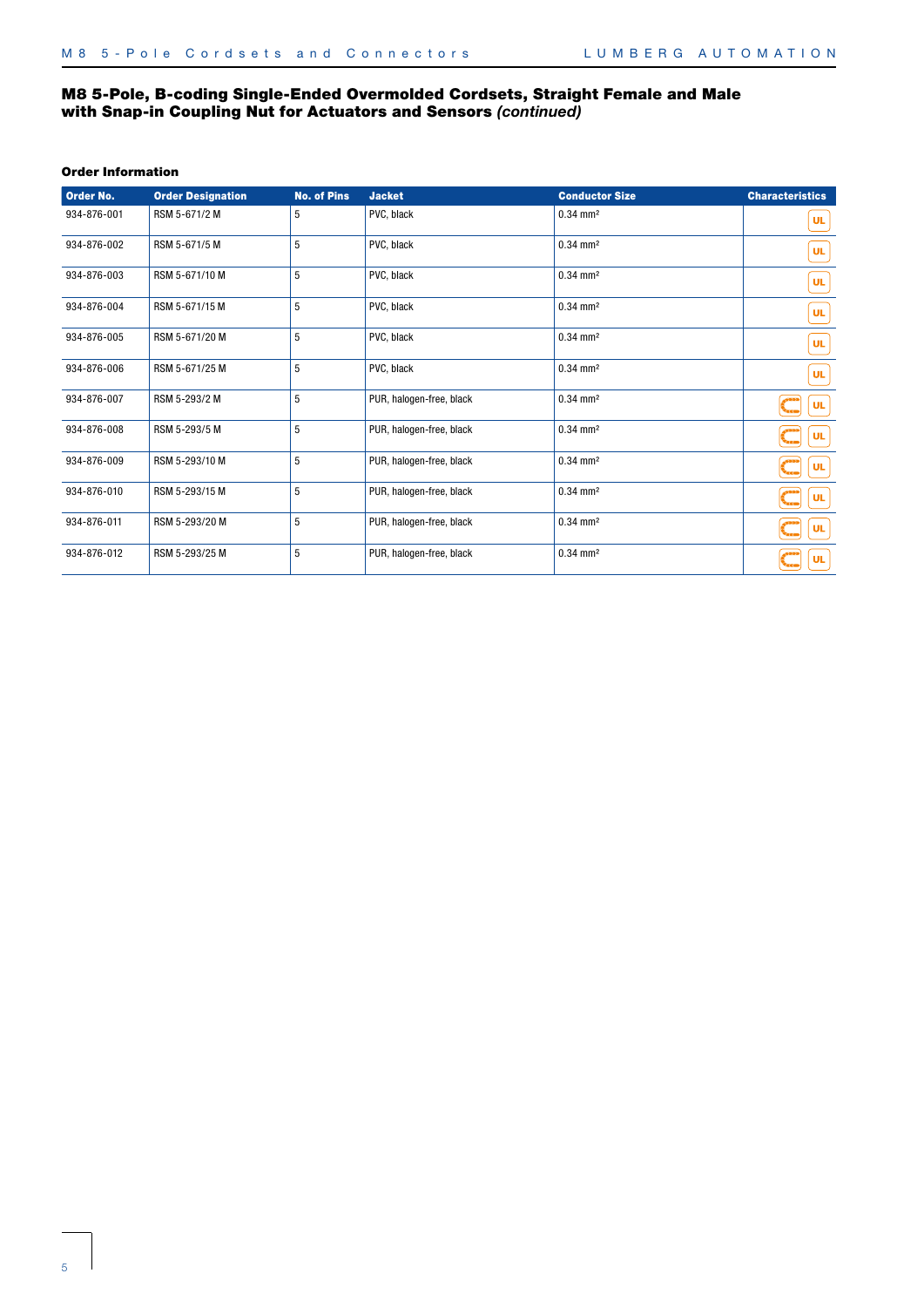| Order No.   | <b>Order Designation</b> | <b>No. of Pins</b> | <b>Jacket</b>            | <b>Conductor Size</b>  | <b>Characteristics</b>                           |
|-------------|--------------------------|--------------------|--------------------------|------------------------|--------------------------------------------------|
| 934-876-013 | RSM 5-507/2 M            | 5                  | PVC, black               | $0.25$ mm <sup>2</sup> | <b>UL</b>                                        |
| 934-876-014 | RSM 5-507/5 M            | 5                  | PVC, black               | $0.25$ mm <sup>2</sup> | UL.                                              |
| 934-876-015 | RSM 5-507/10 M           | 5                  | PVC, black               | $0.25 \, \text{mm}^2$  | UL.                                              |
| 934-876-016 | RSM 5-507/15 M           | 5                  | PVC, black               | $0.25$ mm <sup>2</sup> | UL.                                              |
| 934-876-017 | RSM 5-507/20 M           | 5                  | PVC, black               | $0.25$ mm <sup>2</sup> | UL.                                              |
| 934-876-018 | RSM 5-507/25 M           | 5                  | PVC, black               | $0.25 \, \text{mm}^2$  | <b>UL</b>                                        |
| 934-876-019 | RSM 5-506/2 M            | 5                  | PUR, halogen-free, black | $0.25 \, \text{mm}^2$  | <b>SPPI</b><br><b>UL</b><br><b>General</b>       |
| 934-876-020 | RSM 5-506/5 M            | 5                  | PUR, halogen-free, black | $0.25 \, \text{mm}^2$  | تفقعي<br><b>UL</b><br>e<br>Mana                  |
| 934-876-021 | RSM 5-506/10 M           | 5                  | PUR, halogen-free, black | $0.25 \, \text{mm}^2$  | تفقعي<br><b>UL</b><br>t<br>Taxa                  |
| 934-876-022 | RSM 5-506/15 M           | 5                  | PUR, halogen-free, black | $0.25$ mm <sup>2</sup> | بمعجج<br><b>UL</b><br>t<br>Taaa                  |
| 934-876-023 | RSM 5-506/20 M           | 5                  | PUR, halogen-free, black | $0.25$ mm <sup>2</sup> | بمعجج<br><b>UL</b><br><b><i><u>Freem</u></i></b> |
| 934-876-024 | RSM 5-506/25 M           | 5                  | PUR, halogen-free, black | $0.25 \, \text{mm}^2$  | بددي<br><b>UL</b><br><b>Text</b>                 |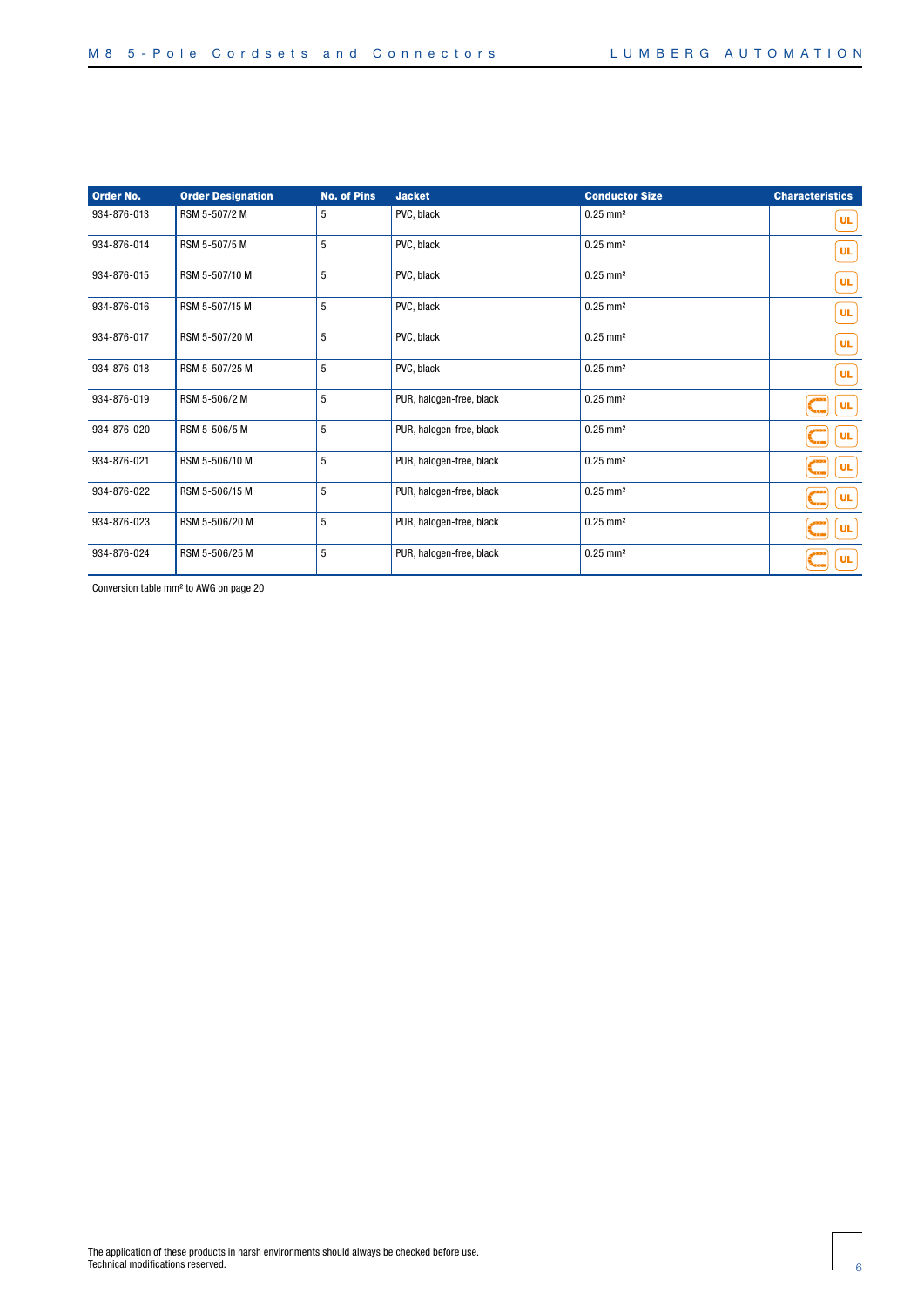# M8 5-Pole, B-coding Single-Ended Overmolded Cordsets, Right-Angle Female with Snap-in Coupling Nut for Actuators and Sensors

#### Technical Information

| <b>Product Description</b>             |                                                                                     |  |  |  |
|----------------------------------------|-------------------------------------------------------------------------------------|--|--|--|
| <b>Type</b>                            | <b>RKMW<sub>5</sub></b>                                                             |  |  |  |
|                                        |                                                                                     |  |  |  |
| <b>Description</b>                     | Miniature angled female connector with snap joint and molded cable, 5-pin, B-coding |  |  |  |
| RoHS (2011/65/EU)                      | Yes                                                                                 |  |  |  |
| (Construction Type) Standard           | IEC 61076-2-104                                                                     |  |  |  |
| <b>Approvals</b>                       | UL                                                                                  |  |  |  |
| <b>Technical Data</b>                  |                                                                                     |  |  |  |
| <b>Ambient Temperature</b>             | $-40$ to $+90^{\circ}$ C, mind cable temperature range                              |  |  |  |
| <b>Housing Material/Grip</b>           | <b>TPU</b>                                                                          |  |  |  |
| <b>Contact Holder Material</b>         | PA                                                                                  |  |  |  |
| <b>Contact Material/Surface Finish</b> | CuZn/Au                                                                             |  |  |  |
| <b>Mechanical Data</b>                 |                                                                                     |  |  |  |
| <b>Degree of Protection</b>            | IP65 (only when mated with Hirschmann/Lumberg counterparts)                         |  |  |  |
| <b>Electrical Data</b>                 |                                                                                     |  |  |  |
| <b>Contact Resistance</b>              | $\leq 5 \text{ m}\Omega$                                                            |  |  |  |
| <b>Rated Voltage</b>                   | 50 VAC / 60 VDC; UL: 30 V AC/DC                                                     |  |  |  |
| <b>Rated Current</b>                   | 3 A (0.25 mm <sup>2</sup> )/4 A (0.34 mm <sup>2</sup> )                             |  |  |  |
| <b>Pollution Degree</b>                | 3                                                                                   |  |  |  |
| <b>Technical Drawing</b>               |                                                                                     |  |  |  |



 $L =$  Standard length of cable

Do not connect / disconnect under load.

| M8, female, 5-poles                                        |                                                                   |  |  |  |
|------------------------------------------------------------|-------------------------------------------------------------------|--|--|--|
| $\overline{\phantom{0}}$<br>o o,<br>$\sim$<br>$\checkmark$ | = brown<br>$2 =$ white<br>$3 = blue$<br>$4 = black$<br>$5 = gray$ |  |  |  |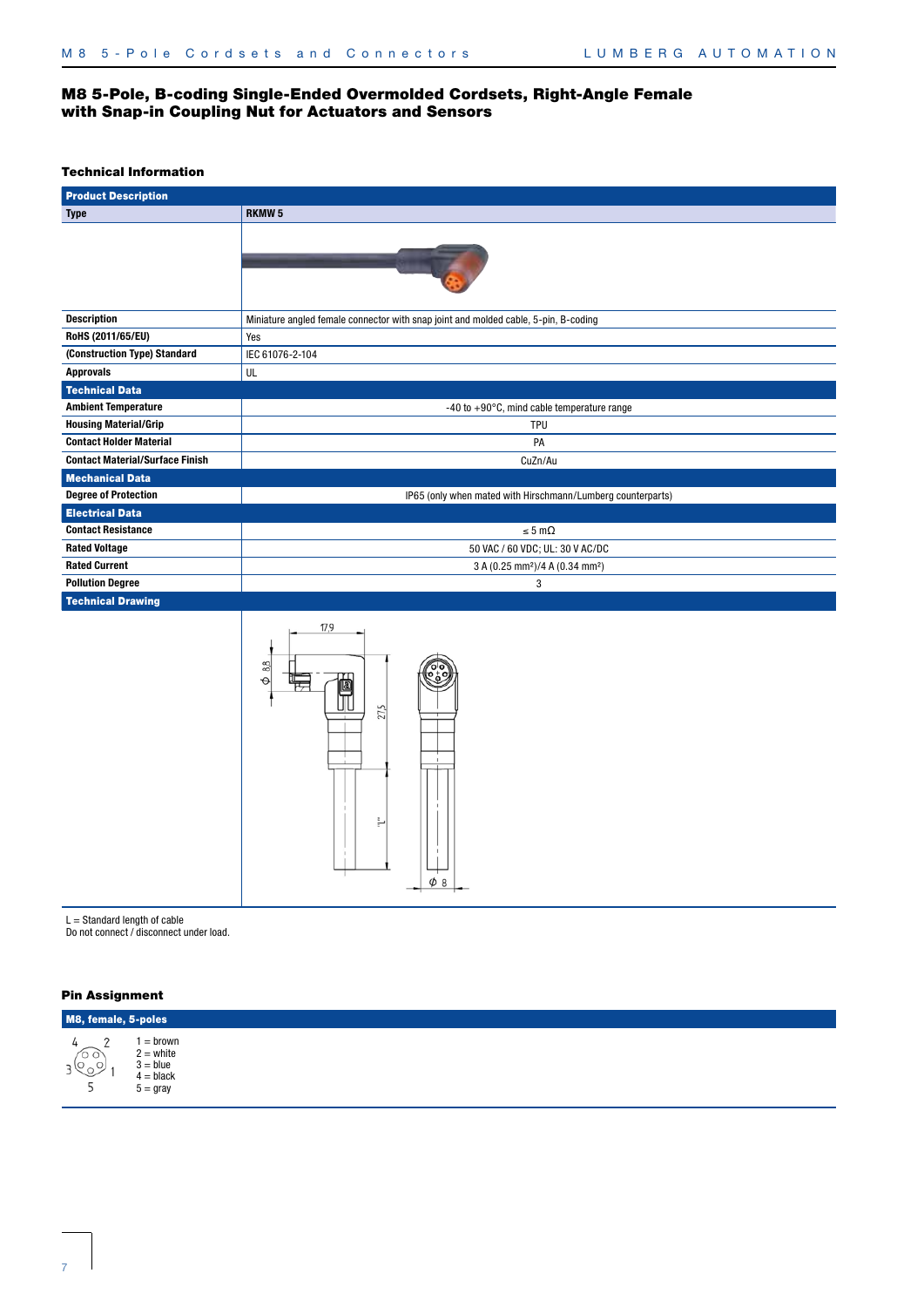| Order No.   | <b>Order Designation</b> | <b>No. of Pins</b> | <b>Jacket</b>                                                          | <b>Characteristics</b> |
|-------------|--------------------------|--------------------|------------------------------------------------------------------------|------------------------|
| 934-884-001 | RKMW 5-671/2 M           | 5                  | PVC jacket, 0,34 mm <sup>2</sup> ca. AWG 22, black color               | <b>UL</b>              |
| 934-884-002 | RKMW 5-671/5 M           | 5                  | PVC jacket, 0,34 mm <sup>2</sup> ca. AWG 22, black color               | UL                     |
| 934-884-003 | RKMW 5-671/10 M          | 5                  | PVC jacket, 0,34 mm <sup>2</sup> ca. AWG 22, black color               | UL.                    |
| 934-884-004 | RKMW 5-671/15 M          | 5                  | PVC jacket, 0,34 mm <sup>2</sup> ca. AWG 22, black color               | ÜL                     |
| 934-884-005 | RKMW 5-671/20 M          | 5                  | PVC jacket, 0,34 mm <sup>2</sup> ca. AWG 22, black color               | ÜL                     |
| 934-884-006 | RKMW 5-671/25 M          | 5                  | PVC jacket, 0,34 mm <sup>2</sup> ca. AWG 22, black color               | <b>UL</b>              |
| 934-884-007 | RKMW 5-293/2 M           | 5                  | PUR jacket, 0,34 mm <sup>2</sup> ca. AWG 22, black color, halogen-free | ÜL                     |
| 934-884-008 | RKMW 5-293/5 M           | 5                  | PUR jacket, 0,34 mm <sup>2</sup> ca. AWG 22, black color, halogen-free | <b>UL</b>              |
| 934-884-009 | RKMW 5-293/10 M          | 5                  | PUR jacket, 0,34 mm <sup>2</sup> ca. AWG 22, black color, halogen-free | <b>UL</b>              |
| 934-884-010 | RKMW 5-293/15 M          | 5                  | PUR jacket, 0,34 mm <sup>2</sup> ca. AWG 22, black color, halogen-free | UL.                    |
| 934-884-011 | RKMW 5-293/20 M          | 5                  | PUR jacket, 0,34 mm <sup>2</sup> ca. AWG 22, black color, halogen-free | UL.                    |
| 934-884-012 | RKMW 5-293/25 M          | 5                  | PUR jacket, 0,34 mm <sup>2</sup> ca. AWG 22, black color, halogen-free | <b>UL</b>              |
| 934-884-013 | RKMW 5-507/2 M           | 5                  | PVC jacket, 0,25 mm <sup>2</sup> ca. AWG 24, black color               | <b>UL</b>              |
| 934-884-014 | RKMW 5-507/5 M           | 5                  | PVC jacket, 0,25 mm <sup>2</sup> ca. AWG 24, black color               | <b>UL</b>              |
| 934-884-015 | RKMW 5-507/10 M          | 5                  | PVC jacket, 0,25 mm <sup>2</sup> ca. AWG 24, black color               | UL.                    |
| 934-884-016 | RKMW 5-507/15 M          | 5                  | PVC jacket, 0,25 mm <sup>2</sup> ca. AWG 24, black color               | ÜL                     |
| 934-884-017 | RKMW 5-507/20 M          | 5                  | PVC jacket, 0,25 mm <sup>2</sup> ca. AWG 24, black color               | UL                     |
| 934-884-018 | RKMW 5-507/25 M          | 5                  | PVC jacket, 0,25 mm <sup>2</sup> ca. AWG 24, black color               | UL                     |
| 934-884-019 | RKMW 5-506/2 M           | 5                  | PUR jacket, 0,25 mm <sup>2</sup> ca. AWG 24, black color, halogen-free | UL                     |
| 934-884-020 | RKMW 5-506/5 M           | 5                  | PUR jacket, 0,25 mm <sup>2</sup> ca. AWG 24, black color, halogen-free | UL                     |
| 934-884-021 | RKMW 5-506/10 M          | 5                  | PUR jacket, 0,25 mm <sup>2</sup> ca. AWG 24, black color, halogen-free | UL                     |
| 934-884-022 | RKMW 5-506/15 M          | 5                  | PUR jacket, 0,25 mm <sup>2</sup> ca. AWG 24, black color, halogen-free | UL                     |
| 934-884-023 | RKMW 5-506/20 M          | 5                  | PUR jacket, 0,25 mm <sup>2</sup> ca. AWG 24, black color, halogen-free | UL                     |
| 934-884-024 | RKMW 5-506/25 M          | 5                  | PUR jacket, 0,25 mm <sup>2</sup> ca. AWG 24, black color, halogen-free | UL                     |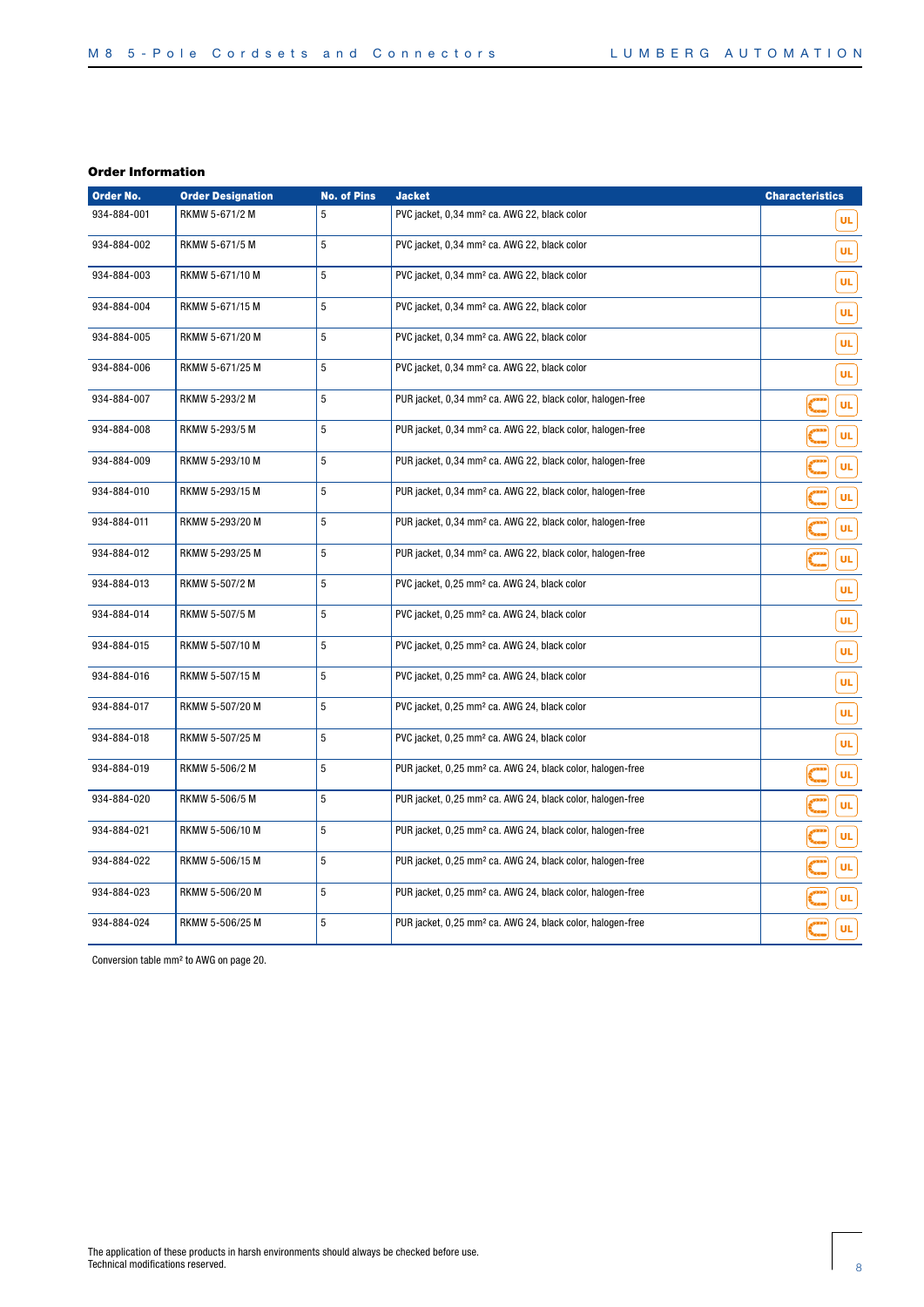# M8 5-Pole, B-coding Single-Ended Overmolded Cordsets, Straight Female and Male with Screw Coupling Nut for Actuators and Sensors

# Technical Information

| <b>Product Description</b>             |                                                                                                                                   |                                                                                                                                 |  |  |  |  |
|----------------------------------------|-----------------------------------------------------------------------------------------------------------------------------------|---------------------------------------------------------------------------------------------------------------------------------|--|--|--|--|
| <b>Order Designation</b>               | <b>RKMV5</b>                                                                                                                      | <b>RSMV<sub>5</sub></b>                                                                                                         |  |  |  |  |
|                                        | NEW!                                                                                                                              | NEW!                                                                                                                            |  |  |  |  |
|                                        |                                                                                                                                   |                                                                                                                                 |  |  |  |  |
|                                        |                                                                                                                                   |                                                                                                                                 |  |  |  |  |
|                                        |                                                                                                                                   |                                                                                                                                 |  |  |  |  |
| <b>Description</b>                     | Actuator/sensor single ended cordset, M8 female connector, straight,<br>with screw coupling and overmolded cable, 5-pin, B-coding | Actuator/sensor single ended cordset, M8 male connector, straight,<br>with screw coupling and overmolded cable, 5-pin, B-coding |  |  |  |  |
| RoHS-compliant (2011/65/EU)            | Yes                                                                                                                               |                                                                                                                                 |  |  |  |  |
| (Construction Type) Standard           | IEC 61076-2-104                                                                                                                   |                                                                                                                                 |  |  |  |  |
| <b>Approvals</b>                       | UL                                                                                                                                |                                                                                                                                 |  |  |  |  |
| <b>Technical Data</b>                  |                                                                                                                                   |                                                                                                                                 |  |  |  |  |
| <b>Ambient Temperature</b>             |                                                                                                                                   | $-40$ to $+90^{\circ}$ C, mind cable temperature range                                                                          |  |  |  |  |
| <b>Housing Material/Grip</b>           |                                                                                                                                   | TPU                                                                                                                             |  |  |  |  |
| <b>Contact Holder Material</b>         |                                                                                                                                   | PA                                                                                                                              |  |  |  |  |
| <b>Contact Material/Surface Finish</b> |                                                                                                                                   | CuZn, gold-plated                                                                                                               |  |  |  |  |
| <b>Screw Coupling Material</b>         |                                                                                                                                   | CuZn, nickel-plated                                                                                                             |  |  |  |  |
| <b>Mechanical Data</b>                 |                                                                                                                                   |                                                                                                                                 |  |  |  |  |
| <b>Degree of Protection</b>            |                                                                                                                                   | IP65, IP67, IP69K (only when mated with Hirschmann/Lumberg counterparts)                                                        |  |  |  |  |
| <b>Electrical Data</b>                 |                                                                                                                                   |                                                                                                                                 |  |  |  |  |
| <b>Contact Resistance</b>              | $\leq 10 \text{ m}\Omega$                                                                                                         |                                                                                                                                 |  |  |  |  |
| <b>Rated Voltage</b>                   | 50 VAC / 60 VDC; UL: 30 V AC/DC                                                                                                   |                                                                                                                                 |  |  |  |  |
| <b>Rated Current</b>                   |                                                                                                                                   | 3 A (0.25 mm <sup>2</sup> )/4 A (0.34 mm <sup>2</sup> )                                                                         |  |  |  |  |
| <b>Pollution Degree</b>                | 3                                                                                                                                 |                                                                                                                                 |  |  |  |  |
| <b>Technical Drawing</b>               |                                                                                                                                   |                                                                                                                                 |  |  |  |  |
|                                        |                                                                                                                                   |                                                                                                                                 |  |  |  |  |
|                                        |                                                                                                                                   |                                                                                                                                 |  |  |  |  |
|                                        |                                                                                                                                   |                                                                                                                                 |  |  |  |  |
|                                        |                                                                                                                                   |                                                                                                                                 |  |  |  |  |
|                                        |                                                                                                                                   |                                                                                                                                 |  |  |  |  |
|                                        |                                                                                                                                   |                                                                                                                                 |  |  |  |  |
|                                        |                                                                                                                                   |                                                                                                                                 |  |  |  |  |
|                                        |                                                                                                                                   |                                                                                                                                 |  |  |  |  |
|                                        |                                                                                                                                   |                                                                                                                                 |  |  |  |  |
|                                        |                                                                                                                                   |                                                                                                                                 |  |  |  |  |
|                                        | $\phi$ 8                                                                                                                          |                                                                                                                                 |  |  |  |  |
|                                        |                                                                                                                                   |                                                                                                                                 |  |  |  |  |

 $L =$  Standard length of cable

| M8, female, 5-poles |                                                                   | M8, male, 5-poles |                                                                     |
|---------------------|-------------------------------------------------------------------|-------------------|---------------------------------------------------------------------|
| ro o<br>$\sim$      | = brown<br>$2 =$ white<br>$3 = blue$<br>$4 = black$<br>$5 = gray$ | $\bullet$         | $=$ brown<br>$2 =$ white<br>$3 = blue$<br>$4 = black$<br>$5 =$ gray |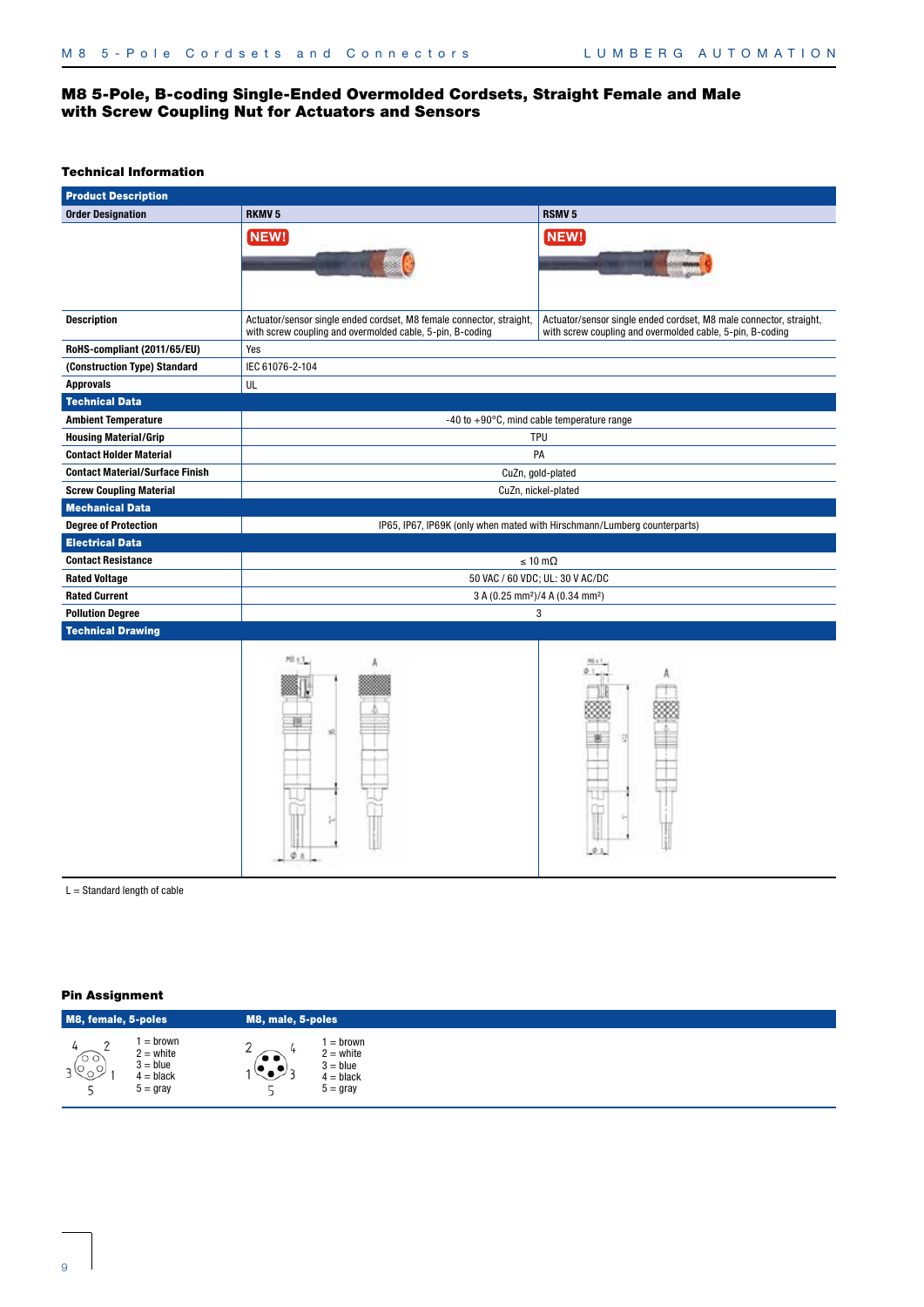| Order No.   | <b>Order Designation</b> | <b>No. of Pins</b> | <b>Jacket</b>            | <b>Conductor Size</b>  | <b>Characteristics</b>                      |
|-------------|--------------------------|--------------------|--------------------------|------------------------|---------------------------------------------|
| 934-841-001 | RKMV 5-671/2 M           | 5                  | PVC, black               | $0.34 \, \text{mm}^2$  | <b>UL</b>                                   |
| 934-841-002 | RKMV 5-671/5 M           | 5                  | PVC, black               | $0.34 \, \text{mm}^2$  |                                             |
| 934-841-003 | RKMV 5-671/10 M          | 5                  | PVC, black               | $0.34$ mm <sup>2</sup> |                                             |
| 934-841-004 | RKMV 5-671/15 M          | 5                  | PVC, black               | $0.34$ mm <sup>2</sup> |                                             |
| 934-841-005 | RKMV 5-671/20 M          | 5                  | PVC, black               | $0.34$ mm <sup>2</sup> |                                             |
| 934-841-006 | RKMV 5-671/25 M          | 5                  | PVC, black               | $0.34 \, \text{mm}^2$  |                                             |
| 934-841-007 | RKMV 5-293/2 M           | 5                  | PUR, halogen-free, black | $0.34$ mm <sup>2</sup> | UL                                          |
| 934-841-008 | RKMV 5-293/5 M           | 5                  | PUR, halogen-free, black | $0.34$ mm <sup>2</sup> |                                             |
| 934-841-009 | RKMV 5-293/10 M          | 5                  | PUR, halogen-free, black | $0.34$ mm <sup>2</sup> |                                             |
| 934-841-010 | RKMV 5-293/15 M          | 5                  | PUR, halogen-free, black | $0.34 \, \text{mm}^2$  |                                             |
| 934-841-011 | RKMV 5-293/20 M          | 5                  | PUR, halogen-free, black | $0.34 \, \text{mm}^2$  |                                             |
| 934-841-012 | RKMV 5-293/25 M          | 5                  | PUR, halogen-free, black | $0.34 \text{ mm}^2$    |                                             |
| 934-841-013 | RKMV 5-507/2 M           | 5                  | PVC, black               | $0.25$ mm <sup>2</sup> | UL                                          |
| 934-841-014 | RKMV 5-507/5 M           | 5                  | PVC, black               | $0.25 \, \text{mm}^2$  |                                             |
| 934-841-015 | RKMV 5-507/10 M          | 5                  | PVC, black               | $0.25$ mm <sup>2</sup> |                                             |
| 934-841-016 | RKMV 5-507/15 M          | 5                  | PVC, black               | $0.25 \, \text{mm}^2$  |                                             |
| 934-841-017 | RKMV 5-507/20 M          | 5                  | PVC, black               | $0.25$ mm <sup>2</sup> |                                             |
| 934-841-018 | RKMV 5-507/25 M          | 5                  | PVC, black               | $0.25$ mm <sup>2</sup> |                                             |
| 934-841-019 | RKMV 5-506/2 M           | 5                  | PUR, halogen-free, black | $0.25$ mm <sup>2</sup> | $\sim$<br>$\ensuremath{\mathsf{UL}}\xspace$ |
| 934-841-020 | RKMV 5-506/5 M           | 5                  | PUR, halogen-free, black | $0.25$ mm <sup>2</sup> |                                             |
| 934-841-021 | RKMV 5-506/10 M          | 5                  | PUR, halogen-free, black | $0.25 \text{ mm}^2$    |                                             |
| 934-841-022 | RKMV 5-506/15 M          | 5                  | PUR, halogen-free, black | $0.25$ mm <sup>2</sup> |                                             |
| 934-841-023 | RKMV 5-506/20 M          | 5                  | PUR, halogen-free, black | $0.25 \, \text{mm}^2$  |                                             |
| 934-841-024 | RKMV 5-506/25 M          | 5                  | PUR, halogen-free, black | $0.25$ mm <sup>2</sup> |                                             |
| 934-843-001 | RSMV 5-671/2 M           | 5                  | PVC, black               | $0.34$ mm <sup>2</sup> |                                             |
| 934-843-002 | RSMV 5-671/5 M           | 5                  | PVC, black               | $0.34$ mm <sup>2</sup> | <b>UL</b>                                   |
| 934-843-003 | RSMV 5-671/10 M          | 5                  | PVC, black               | $0.34$ mm <sup>2</sup> |                                             |
| 934-843-004 | RSMV 5-671/15 M          | 5                  | PVC, black               | $0.34$ mm <sup>2</sup> |                                             |
| 934-843-005 | RSMV 5-671/20 M          | 5                  | PVC, black               | $0.34$ mm <sup>2</sup> |                                             |
| 934-843-006 | RSMV 5-671/25 M          | 5                  | PVC, black               | $0.34 \text{ mm}^2$    |                                             |
| 934-843-007 | RSMV 5-293/2 M           | 5                  | PUR, Halogen free, black | $0.34$ mm <sup>2</sup> |                                             |
| 934-843-008 | RSMV 5-293/5 M           | 5                  | PUR, Halogen free, black | $0.34 \, \text{mm}^2$  | <b>UL</b>                                   |
| 934-843-009 | RSMV 5-293/10 M          | 5                  | PUR, Halogen free, black | $0.34$ mm <sup>2</sup> |                                             |
| 934-843-010 | RSMV 5-293/15 M          | 5                  | PUR, Halogen free, black | $0.34$ mm <sup>2</sup> |                                             |
| 934-843-011 | RSMV 5-293/20 M          | 5                  | PUR, Halogen free, black | $0.34$ mm <sup>2</sup> |                                             |
| 934-843-012 | RSMV 5-293/25 M          | 5                  | PUR, Halogen free, black | $0.34$ mm <sup>2</sup> |                                             |
| 934-843-013 | RSMV 5-507/2 M           | 5                  | PVC, black               | $0.25$ mm <sup>2</sup> |                                             |
| 934-843-014 | RSMV 5-507/5 M           | 5                  | PVC, black               | $0.25 \text{ mm}^2$    | <b>UL</b>                                   |
| 934-843-015 | RSMV 5-507/10 M          | 5                  | PVC, black               | $0.25 \text{ mm}^2$    |                                             |
| 934-843-016 | RSMV 5-507/15 M          | 5                  | PVC, black               | $0.25 \text{ mm}^2$    |                                             |
| 934-843-017 | RSMV 5-507/20 M          | 5                  | PVC, black               | $0.25$ mm <sup>2</sup> |                                             |
| 934-843-018 | RSMV 5-507/25 M          | 5                  | PVC, black               | $0.25$ mm <sup>2</sup> |                                             |
| 934-843-019 | RSMV 5-506/2 M           | 5                  | PUR, Halogen free, black | $0.25$ mm <sup>2</sup> |                                             |
| 934-843-020 | RSMV 5-506/5 M           | 5                  | PUR, Halogen free, black | $0.25$ mm <sup>2</sup> | $ $ UL<br>$\triangleright$ $\in$            |
| 934-843-021 | RSMV 5-506/10 M          | 5                  | PUR, Halogen free, black | $0.25$ mm <sup>2</sup> |                                             |
| 934-843-022 | RSMV 5-506/15 M          | 5                  | PUR, Halogen free, black | $0.25 \, \text{mm}^2$  |                                             |
| 934-843-023 | RSMV 5-506/20 M          | 5                  | PUR, Halogen free, black | $0.25 \, \text{mm}^2$  |                                             |
| 934-843-024 | RSMV 5-506/25 M          | 5                  | PUR, Halogen free, black | $0.25 \, \text{mm}^2$  |                                             |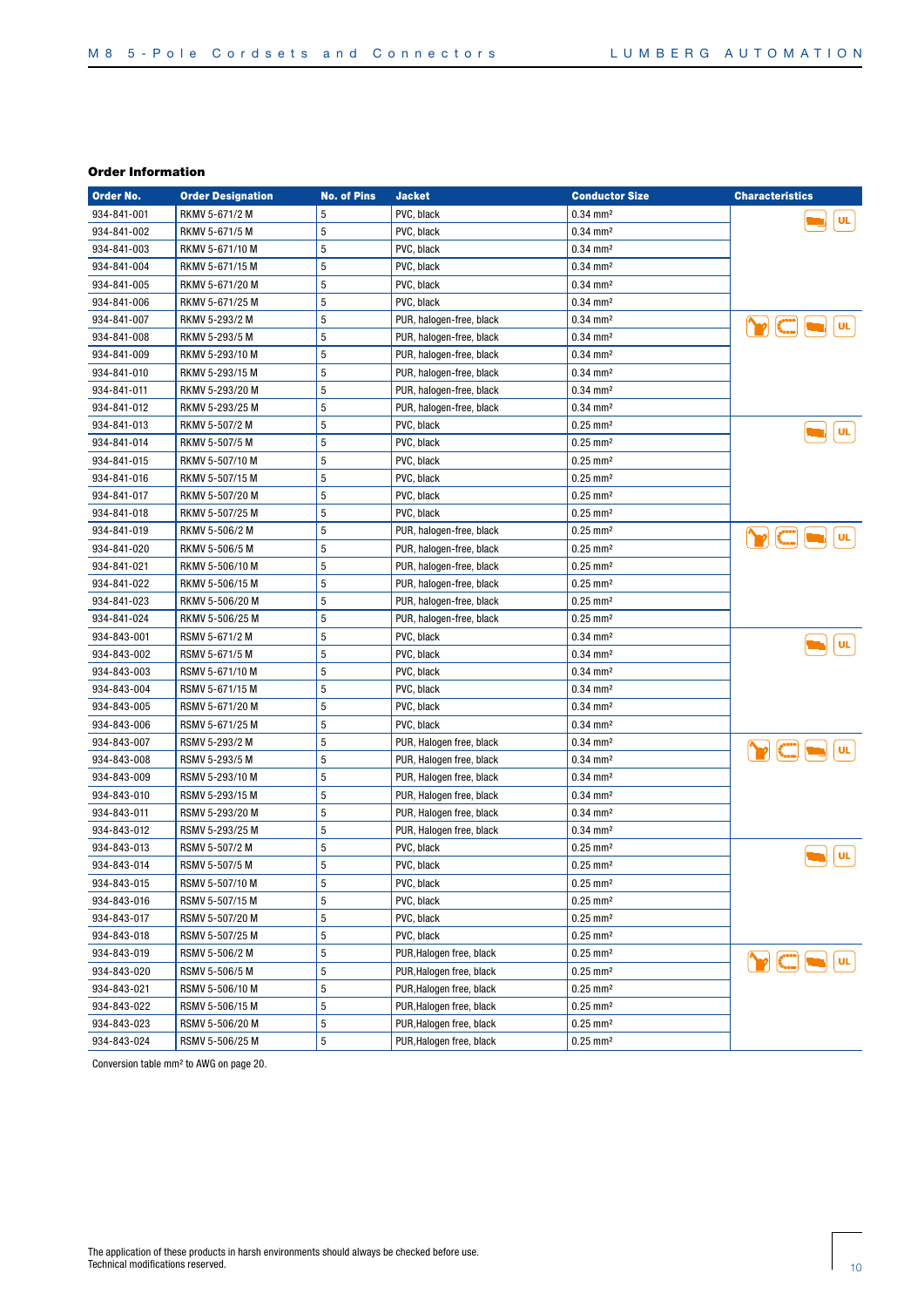# M8 5-Pole, B-coding Single-Ended Overmolded Cordsets, Right-Angle Male with Screw Coupling for Actuators and Sensors

#### Technical Information

| <b>Product Description</b>             |                                                                                                                             |
|----------------------------------------|-----------------------------------------------------------------------------------------------------------------------------|
| <b>Order Designation</b>               | <b>RSMWV5</b>                                                                                                               |
|                                        | NEW!                                                                                                                        |
| <b>Description</b>                     | Actuator/sensor single ended cordset, M8 male connector, angeled, with screw coupling and overmolded cable, 5-pin, B-coding |
| RoHS-compliant (2011/65/EU)            | Yes                                                                                                                         |
| (Construction Type) Standard           | IEC 61076-2-104                                                                                                             |
| <b>Approvals</b>                       | UL                                                                                                                          |
| <b>Technical Data</b>                  |                                                                                                                             |
| <b>Ambient Temperature</b>             | -40 to $+90^{\circ}$ C, mind cable temperature range                                                                        |
| <b>Housing Material/Grip</b>           | <b>TPU</b>                                                                                                                  |
| <b>Contact Holder Material</b>         | PA                                                                                                                          |
| <b>Contact Material/Surface Finish</b> | CuZn, gold-plated                                                                                                           |
| <b>Screw Coupling Material</b>         | CuZn, nickel-plated                                                                                                         |
| <b>Mechanical Data</b>                 |                                                                                                                             |
| <b>Degree of Protection</b>            | IP65, IP67, IP69K (only when mated with Hirschmann/Lumberg counterparts / IP69K only with PUR STL)                          |
| <b>Electrical Data</b>                 |                                                                                                                             |
| <b>Contact Resistance</b>              | $\leq 10 \text{ m}\Omega$                                                                                                   |
| <b>Rated Voltage</b>                   | 50 VAC / 60 VDC; UL: 30 V AC/DC                                                                                             |
| <b>Rated Current</b>                   | 3 A (0.25 mm <sup>2</sup> )/4 A (0.34 mm <sup>2</sup> )                                                                     |
| <b>Pollution Degree</b>                | 3                                                                                                                           |
| <b>Technical Drawing</b>               |                                                                                                                             |
|                                        | 24,85<br>$\phi$ 9.6<br>231                                                                                                  |

#### $L =$  Standard length of cable

| M8, male, 5-poles |                                                                     |  |  |  |  |  |  |
|-------------------|---------------------------------------------------------------------|--|--|--|--|--|--|
| $\bullet\bullet$  | $1 =$ brown<br>2 = white<br>$3 = blue$<br>$4 = black$<br>$5 =$ gray |  |  |  |  |  |  |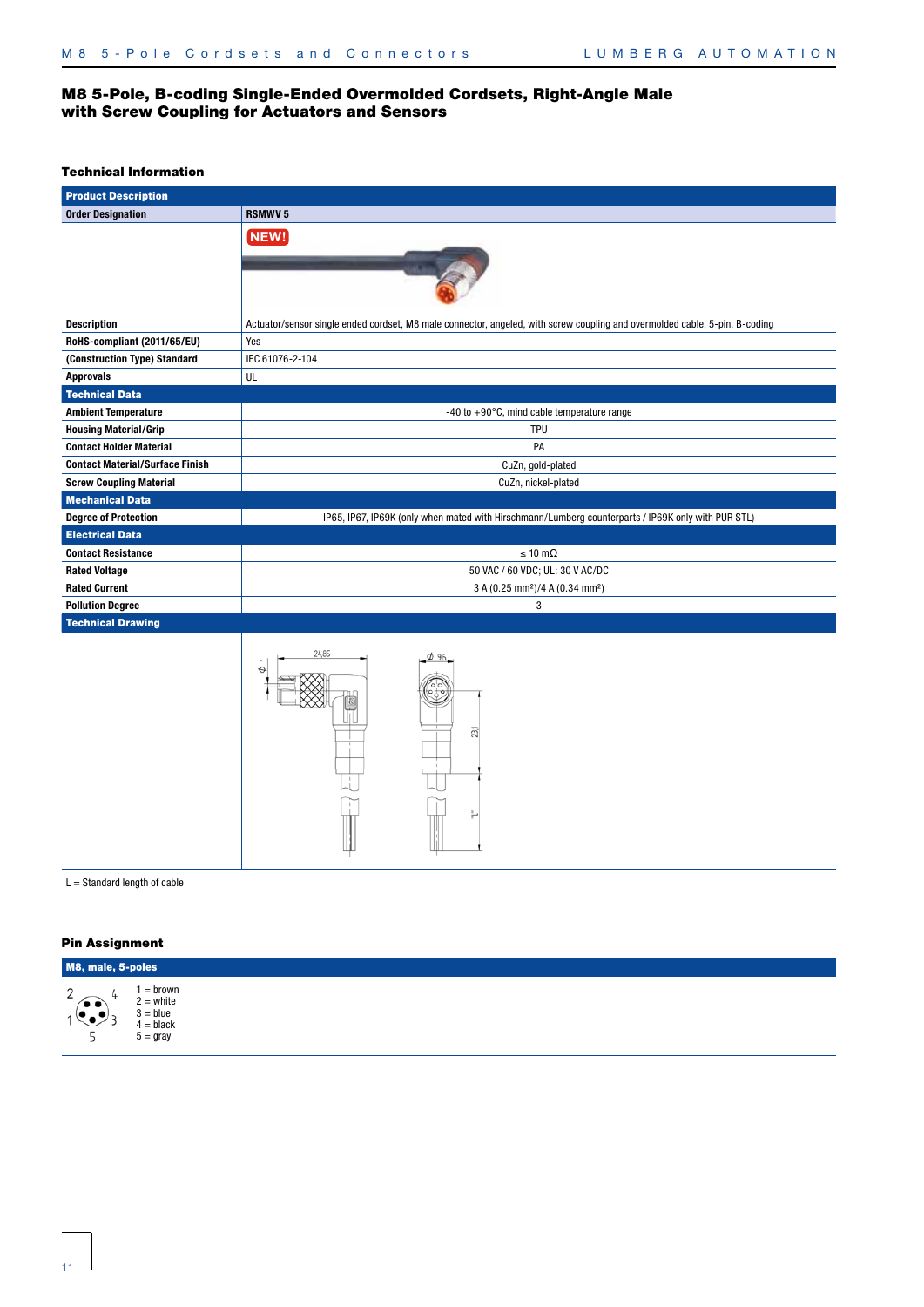| Order No.   | <b>Order Designation</b> | <b>No. of Pins</b> | <b>Jacket</b>            | <b>Conductor Size</b>  | <b>Characteristics</b> |
|-------------|--------------------------|--------------------|--------------------------|------------------------|------------------------|
| 934-844-001 | RSMWV 5-671/2 M          | 5                  | PVC, black               | $0.34$ mm <sup>2</sup> | <b>UL</b>              |
| 934-844-002 | RSMWV 5-671/5 M          | 5                  | PVC, black               | $0.34$ mm <sup>2</sup> |                        |
| 934-844-003 | RSMWV 5-671/10 M         | 5                  | PVC, black               | $0.34$ mm <sup>2</sup> |                        |
| 934-844-004 | RSMWV 5-671/15 M         | 5                  | PVC, black               | $0.34$ mm <sup>2</sup> |                        |
| 934-844-005 | RSMWV 5-671/20 M         | 5                  | PVC. black               | $0.34$ mm <sup>2</sup> |                        |
| 934-844-006 | RSMWV 5-671/25 M         | 5                  | PVC, black               | $0.34$ mm <sup>2</sup> |                        |
| 934-844-007 | <b>RSMWV 5-293/2 M</b>   | 5                  | PUR, Halogen free, black | $0.34$ mm <sup>2</sup> | UL                     |
| 934-844-008 | RSMWV 5-293/5 M          | 5                  | PUR, Halogen free, black | $0.34 \, \text{mm}^2$  |                        |
| 934-844-009 | RSMWV 5-293/10 M         | 5                  | PUR, Halogen free, black | $0.34$ mm <sup>2</sup> |                        |
| 934-844-010 | RSMWV 5-293/15 M         | 5                  | PUR, Halogen free, black | $0.34$ mm <sup>2</sup> |                        |
| 934-844-011 | RSMWV 5-293/20 M         | 5                  | PUR, Halogen free, black | $0.34$ mm <sup>2</sup> |                        |
| 934-844-012 | RSMWV 5-293/25 M         | 5                  | PUR, Halogen free, black | $0.34$ mm <sup>2</sup> |                        |
| 934-844-013 | RSMWV 5-507/2 M          | 5                  | PVC, black               | $0.25 \text{ mm}^2$    | <b>UL</b>              |
| 934-844-014 | RSMWV 5-507/5 M          | 5                  | PVC, black               | $0.25 \text{ mm}^2$    |                        |
| 934-844-015 | RSMWV 5-507/10 M         | 5                  | PVC, black               | $0.25$ mm <sup>2</sup> |                        |
| 934-844-016 | RSMWV 5-507/15 M         | 5                  | PVC, black               | $0.25$ mm <sup>2</sup> |                        |
| 934-844-017 | RSMWV 5-507/20 M         | 5                  | PVC, black               | $0.25 \text{ mm}^2$    |                        |
| 934-844-018 | RSMWV 5-507/25 M         | 5                  | PVC, black               | $0.25 \text{ mm}^2$    |                        |
| 934-844-019 | RSMWV 5-506/2 M          | 5                  | PUR, Halogen free, black | $0.25 \text{ mm}^2$    | <b>UL</b>              |
| 934-844-020 | RSMWV 5-506/5 M          | 5                  | PUR, Halogen free, black | $0.25$ mm <sup>2</sup> |                        |
| 934-844-021 | RSMWV 5-506/10 M         | 5                  | PUR, Halogen free, black | $0.25 \text{ mm}^2$    |                        |
| 934-844-022 | RSMWV 5-506/15 M         | 5                  | PUR, Halogen free, black | $0.25 \text{ mm}^2$    |                        |
| 934-844-023 | RSMWV 5-506/20 M         | 5                  | PUR, Halogen free, black | $0.25 \text{ mm}^2$    |                        |
| 934-844-024 | RSMWV 5-506/25 M         | 5                  | PUR, Halogen free, black | $0.25$ mm <sup>2</sup> |                        |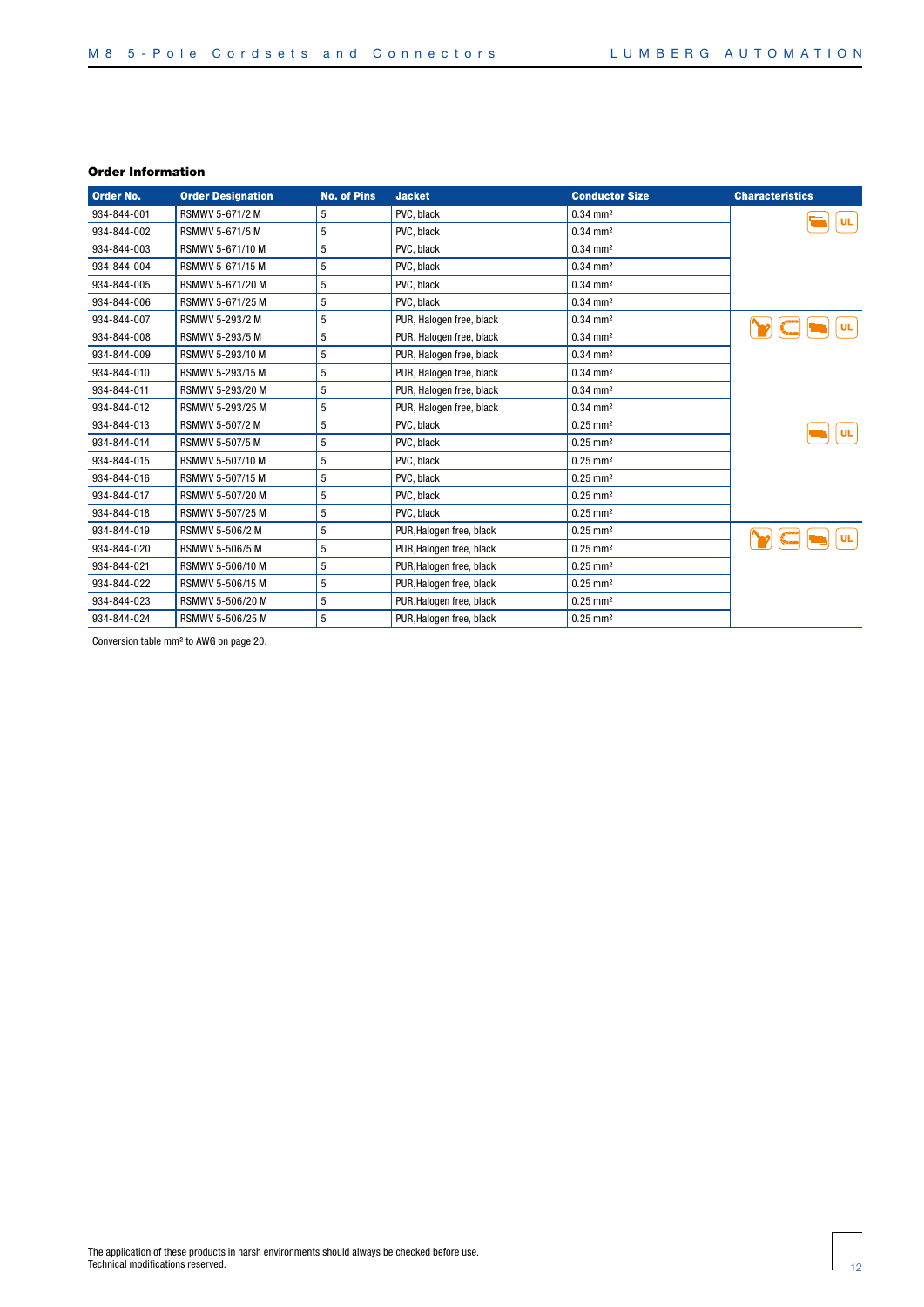# M8 5-Pole, B-coding Double-Ended Overmolded Cordsets, Straight and Right Angle, Male to Female for Actuators and Sensors

#### Technical Information

| <b>Product Description</b>             |                                                                                                                                                                                        |                                                                                                                                                                                      |
|----------------------------------------|----------------------------------------------------------------------------------------------------------------------------------------------------------------------------------------|--------------------------------------------------------------------------------------------------------------------------------------------------------------------------------------|
| <b>Order Designation</b>               | <b>RSM 5-RKM 5</b>                                                                                                                                                                     | <b>RSM 5-RKMW 5</b>                                                                                                                                                                  |
|                                        |                                                                                                                                                                                        |                                                                                                                                                                                      |
| <b>Description</b>                     | Double ended cordset for sensor/actuator applications combining<br>M8 male, straight, 5 pin, with snap/screw (fixed) attachment and<br>M8 female, straight, 5-pin with snap attachment | Double ended cordset for sensor/actuator applications combining<br>M8 male, straight, 5 pin, with snap/screw (fixed) attachment and<br>M8 female, angled, 5-pin with snap attachment |
| RoHS-Compliant (2011/65/EU)            | Yes                                                                                                                                                                                    |                                                                                                                                                                                      |
| (Construction Type) Standard           | IEC 61076-2-104                                                                                                                                                                        |                                                                                                                                                                                      |
| <b>Approvals</b>                       | UL                                                                                                                                                                                     |                                                                                                                                                                                      |
| <b>Technical Data</b>                  |                                                                                                                                                                                        |                                                                                                                                                                                      |
| <b>Ambient Temperature</b>             |                                                                                                                                                                                        | $-40$ to $+90^{\circ}$ C, mind cable temperature range                                                                                                                               |
| <b>Housing Material/Grip</b>           |                                                                                                                                                                                        | TPU                                                                                                                                                                                  |
| <b>Contact Holder Material</b>         |                                                                                                                                                                                        | PA                                                                                                                                                                                   |
| <b>Contact Material/Surface Finish</b> |                                                                                                                                                                                        | CuZn, gold-plated                                                                                                                                                                    |
| <b>Screw Coupling Material</b>         |                                                                                                                                                                                        | RSM 5: CuZn nickel-plated (screw), PA (snap)<br>RKM 5: TPU (snap)                                                                                                                    |
| <b>Mechanical Data</b>                 |                                                                                                                                                                                        |                                                                                                                                                                                      |
| <b>Degree of Protection</b>            |                                                                                                                                                                                        | IP65, IP67 (only when mated with Hirschmann/Lumberg counterparts / IP67 only when screwed)                                                                                           |
| <b>Electrical Data</b>                 |                                                                                                                                                                                        |                                                                                                                                                                                      |
| <b>Contact Resistance</b>              |                                                                                                                                                                                        | $\leq 10 \text{ m}\Omega$                                                                                                                                                            |
| <b>Rated Voltage</b>                   |                                                                                                                                                                                        | 50 VAC / 60 VDC; UL: 30 V AC/DC                                                                                                                                                      |
| <b>Rated Current</b>                   |                                                                                                                                                                                        | 3 A (0,25 mm <sup>2</sup> )/4 A (0,34 mm <sup>2</sup> )                                                                                                                              |
| <b>Pollution Degree</b>                |                                                                                                                                                                                        | 3                                                                                                                                                                                    |
| <b>Technical Drawing</b>               |                                                                                                                                                                                        |                                                                                                                                                                                      |
|                                        | Rückseite/<br>rear view<br><b>THE READER</b><br>$\overline{\mathbf{v}}$<br>٥                                                                                                           | i.<br>68<br>O<br>Ó                                                                                                                                                                   |

 $L =$  Standard length of cable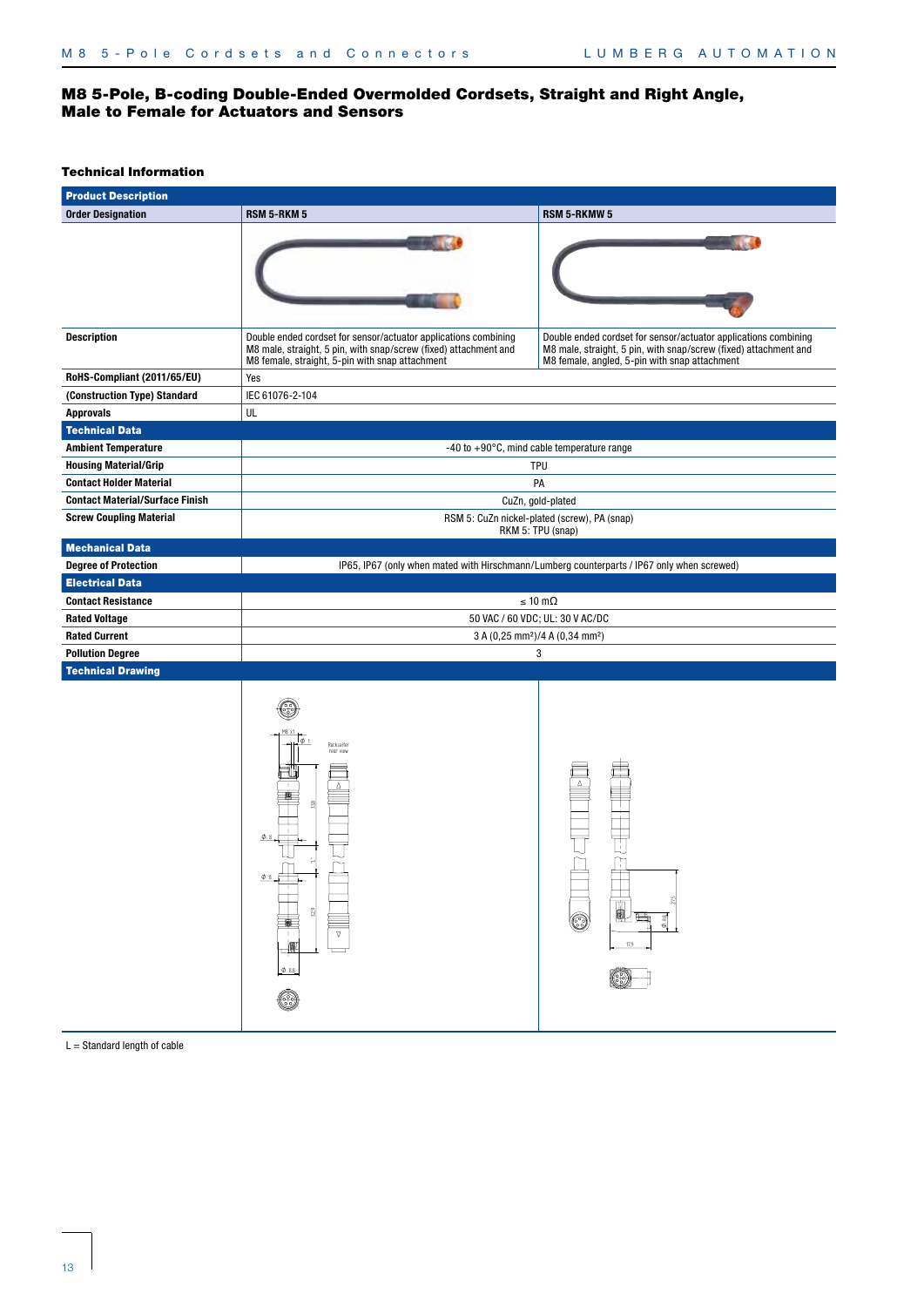# Pin Assignment

|      | M8, Male and Female, 5-poles |                                                                   |  |  |  |  |  |  |  |  |
|------|------------------------------|-------------------------------------------------------------------|--|--|--|--|--|--|--|--|
| ′• • | O O                          | = brown<br>$2 = white$<br>$3 = blue$<br>$4 = black$<br>$5 =$ gray |  |  |  |  |  |  |  |  |

| Order No. | <b>Order Designation</b> | <b>No. of Pins</b> | <b>Jacket</b>            | <b>Conductor Size</b>  | <b>Characteristics</b> |
|-----------|--------------------------|--------------------|--------------------------|------------------------|------------------------|
| 934894001 | RSM 5-RKM 5-671/0,3 M    | 5                  | PVC, black               | $0.34$ mm <sup>2</sup> | UL                     |
| 934894002 | RSM 5-RKM 5-671/0,6 M    | 5                  | PVC, black               | $0.34 \, \text{mm}^2$  | UL                     |
| 934894003 | RSM 5-RKM 5-671/1 M      | 5                  | PVC, black               | $0.34 \, \text{mm}^2$  | UL.                    |
| 934894004 | RSM 5-RKM 5-671/2 M      | 5                  | PVC, black               | $0.34$ mm <sup>2</sup> | UL                     |
| 934894005 | RSM 5-RKM 5-671/3 M      | 5                  | PVC, black               | $0.34$ mm <sup>2</sup> | UL.                    |
| 934894006 | RSM 5-RKM 5-671/5 M      | 5                  | PVC, black               | $0.34$ mm <sup>2</sup> | UL                     |
| 934894007 | RSM 5-RKM 5-671/10 M     | 5                  | PVC, black               | $0.34 \, \text{mm}^2$  | UL.                    |
| 934894008 | RSM 5-RKM 5-671/15 M     | 5                  | PVC, black               | $0.34$ mm <sup>2</sup> | UL.                    |
| 934894009 | RSM 5-RKM 5-507/0,3 M    | 5                  | PVC, black               | $0.25$ mm <sup>2</sup> | UL.                    |
| 934894010 | RSM 5-RKM 5-507/0,6 M    | 5                  | PVC, black               | $0.25$ mm <sup>2</sup> | <b>UL</b>              |
| 934894011 | RSM 5-RKM 5-507/1 M      | 5                  | PVC, black               | $0.25$ mm <sup>2</sup> | ÜL                     |
| 934894012 | RSM 5-RKM 5-507/2 M      | 5                  | PVC, black               | $0.25$ mm <sup>2</sup> | ÜL                     |
| 934894013 | RSM 5-RKM 5-507/3 M      | 5                  | PVC, black               | $0.25$ mm <sup>2</sup> | ÜL                     |
| 934894014 | RSM 5-RKM 5-507/5 M      | 5                  | PVC, black               | $0.25$ mm <sup>2</sup> | UL                     |
| 934894015 | RSM 5-RKM 5-507/10 M     | 5                  | PVC, black               | $0.25$ mm <sup>2</sup> | UL                     |
| 934894016 | RSM 5-RKM 5-507/15 M     | 5                  | PVC, black               | $0.25$ mm <sup>2</sup> | UL                     |
| 934894017 | RSM 5-RKM 5-293/0,3 M    | 5                  | PUR, halogen-free, black | $0.34$ mm <sup>2</sup> | UL.                    |
| 934894018 | RSM 5-RKM 5-293/0,6 M    | 5                  | PUR, halogen-free, black | $0.34$ mm <sup>2</sup> | UL                     |
| 934894019 | RSM 5-RKM 5-293/1 M      | 5                  | PUR, halogen-free, black | $0.34$ mm <sup>2</sup> | UL.                    |
| 934894020 | RSM 5-RKM 5-293/2 M      | 5                  | PUR, halogen-free, black | $0.34$ mm <sup>2</sup> | UL                     |
| 934894021 | RSM 5-RKM 5-293/3 M      | 5                  | PUR, halogen-free, black | $0.34$ mm <sup>2</sup> | UL                     |
| 934894022 | RSM 5-RKM 5-293/5 M      | 5                  | PUR, halogen-free, black | $0.34 \, \text{mm}^2$  | UL.                    |
| 934894023 | RSM 5-RKM 5-293/10 M     | 5                  | PUR, halogen-free, black | $0.34$ mm <sup>2</sup> | ÜL                     |
| 934894024 | RSM 5-RKM 5-293/15 M     | 5                  | PUR, halogen-free, black | $0.34$ mm <sup>2</sup> | UL.                    |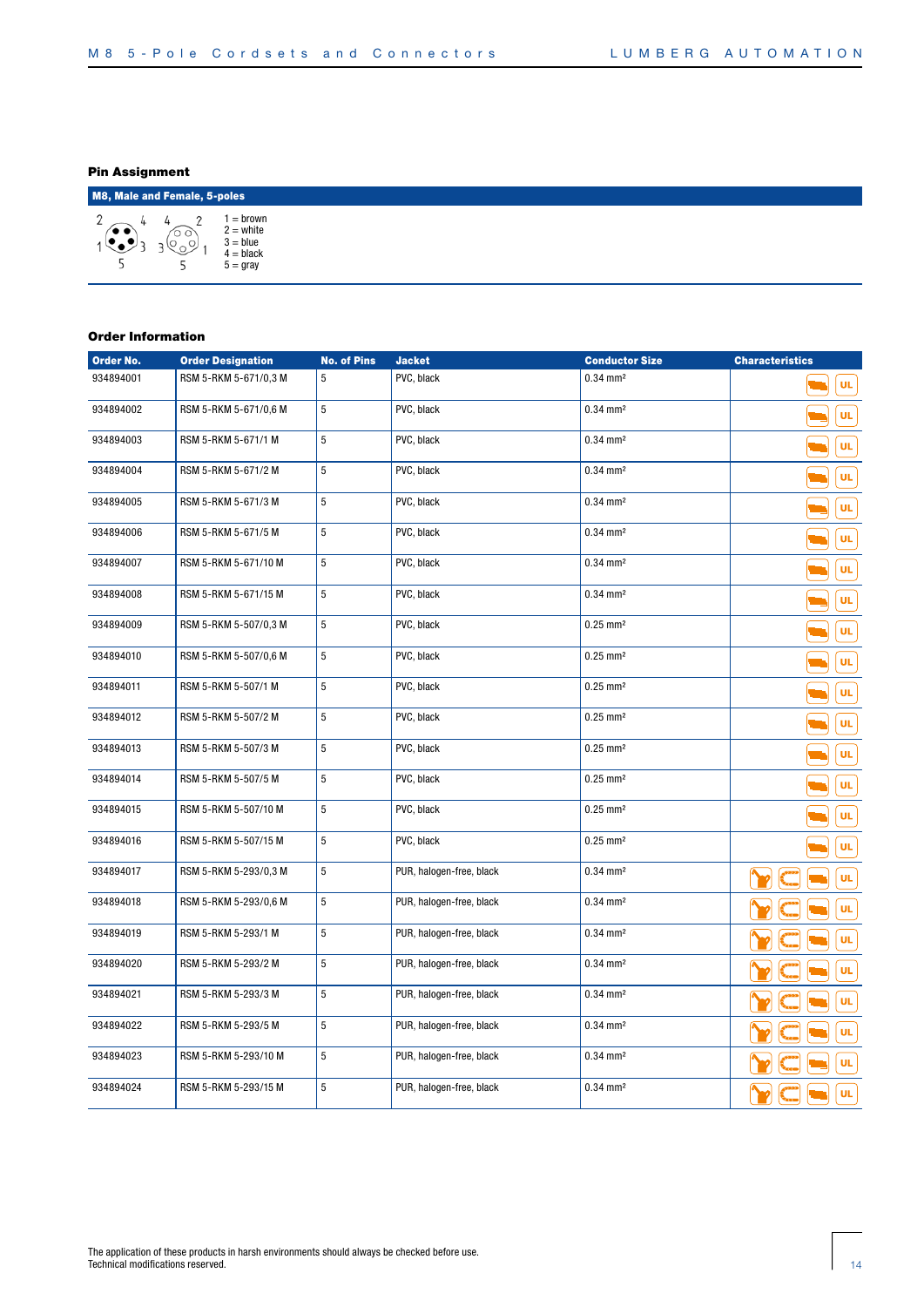# M8 5-Pole, B-coding Double-Ended Overmolded Cordsets, Straight and Right Angle, Male to Female for Actuators and Sensors *(continued)*

| Order No. | <b>Order Designation</b> | <b>No. of Pins</b> | <b>Jacket</b>            | <b>Conductor Size</b>  | <b>Characteristics</b> |
|-----------|--------------------------|--------------------|--------------------------|------------------------|------------------------|
| 934894025 | RSM 5-RKM 5-506/0,3 M    | 5                  | PUR, halogen-free, black | $0.25$ mm <sup>2</sup> | UL.                    |
| 934894026 | RSM 5-RKM 5-506/0,6 M    | $\overline{5}$     | PUR, halogen-free, black | $0.25$ mm <sup>2</sup> | UL.                    |
| 934894027 | RSM 5-RKM 5-506/1 M      | $\overline{5}$     | PUR, halogen-free, black | $0.25$ mm <sup>2</sup> | UL.                    |
| 934894028 | RSM 5-RKM 5-506/2 M      | $\overline{5}$     | PUR, halogen-free, black | $0.25$ mm <sup>2</sup> | <b>UL</b>              |
| 934894029 | RSM 5-RKM 5-506/3 M      | $\overline{5}$     | PUR, halogen-free, black | $0.25$ mm <sup>2</sup> | UL.                    |
| 934894030 | RSM 5-RKM 5-506/5 M      | $\overline{5}$     | PUR, halogen-free, black | $0.25$ mm <sup>2</sup> | UL                     |
| 934894031 | RSM 5-RKM 5-506/10 M     | 5                  | PUR, halogen-free, black | $0.25$ mm <sup>2</sup> | UL.                    |
| 934894032 | RSM 5-RKM 5-506/15 M     | $\overline{5}$     | PUR, halogen-free, black | $0.25$ mm <sup>2</sup> | UL                     |
| 934894101 | RSM 5-RKMW 5-671/0,3 M   | 5                  | PVC, black               | $0,34$ mm <sup>2</sup> | ÜL                     |
| 934894102 | RSM 5-RKMW 5-671/0,6 M   | 5                  | PVC, black               | $0,34$ mm <sup>2</sup> | <b>UL</b>              |
| 934894103 | RSM 5-RKMW 5-671/1 M     | $\overline{5}$     | PVC, black               | $0,34$ mm <sup>2</sup> | UL.                    |
| 934894104 | RSM 5-RKMW 5-671/2 M     | $\overline{5}$     | PVC, black               | $0,34$ mm <sup>2</sup> | UL.                    |
| 934894105 | RSM 5-RKMW 5-671/3 M     | 5                  | PVC, black               | $0,34$ mm <sup>2</sup> | ÜL                     |
| 934894106 | RSM 5-RKMW 5-671/5 M     | $\overline{5}$     | PVC, black               | $0.34$ mm <sup>2</sup> | UL.                    |
| 934894107 | RSM 5-RKMW 5-671/10 M    | 5                  | PVC, black               | $0,34$ mm <sup>2</sup> | UL.                    |
| 934894108 | RSM 5-RKMW 5-671/15 M    | $\sqrt{5}$         | PVC, black               | $0,34$ mm <sup>2</sup> | UL.                    |
| 934894109 | RSM 5-RKMW 5-507/0,3 M   | 5                  | PVC, black               | $0.25$ mm <sup>2</sup> | UL.                    |
| 934894110 | RSM 5-RKMW 5-507/0,6 M   | 5                  | PVC, black               | $0.25$ mm <sup>2</sup> | UL.                    |
| 934894111 | RSM 5-RKMW 5-507/1 M     | 5                  | PVC, black               | $0.25$ mm <sup>2</sup> | <b>UL</b>              |
| 934894112 | RSM 5-RKMW 5-507/2 M     | $\mathbf 5$        | PVC, black               | $0.25$ mm <sup>2</sup> | <b>UL</b>              |
| 934894113 | RSM 5-RKMW 5-507/3 M     | $\overline{5}$     | PVC, black               | $0.25$ mm <sup>2</sup> | <b>UL</b>              |
| 934894114 | RSM 5-RKMW 5-507/5 M     | $\overline{5}$     | PVC, black               | $0.25$ mm <sup>2</sup> | <b>UL</b>              |
| 934894115 | RSM 5-RKMW 5-507/10 M    | $\sqrt{5}$         | PVC, black               | $0.25$ mm <sup>2</sup> | UL.                    |
| 934894116 | RSM 5-RKMW 5-507/15 M    | 5                  | PVC, black               | $0.25$ mm <sup>2</sup> | UL                     |
|           |                          |                    |                          |                        |                        |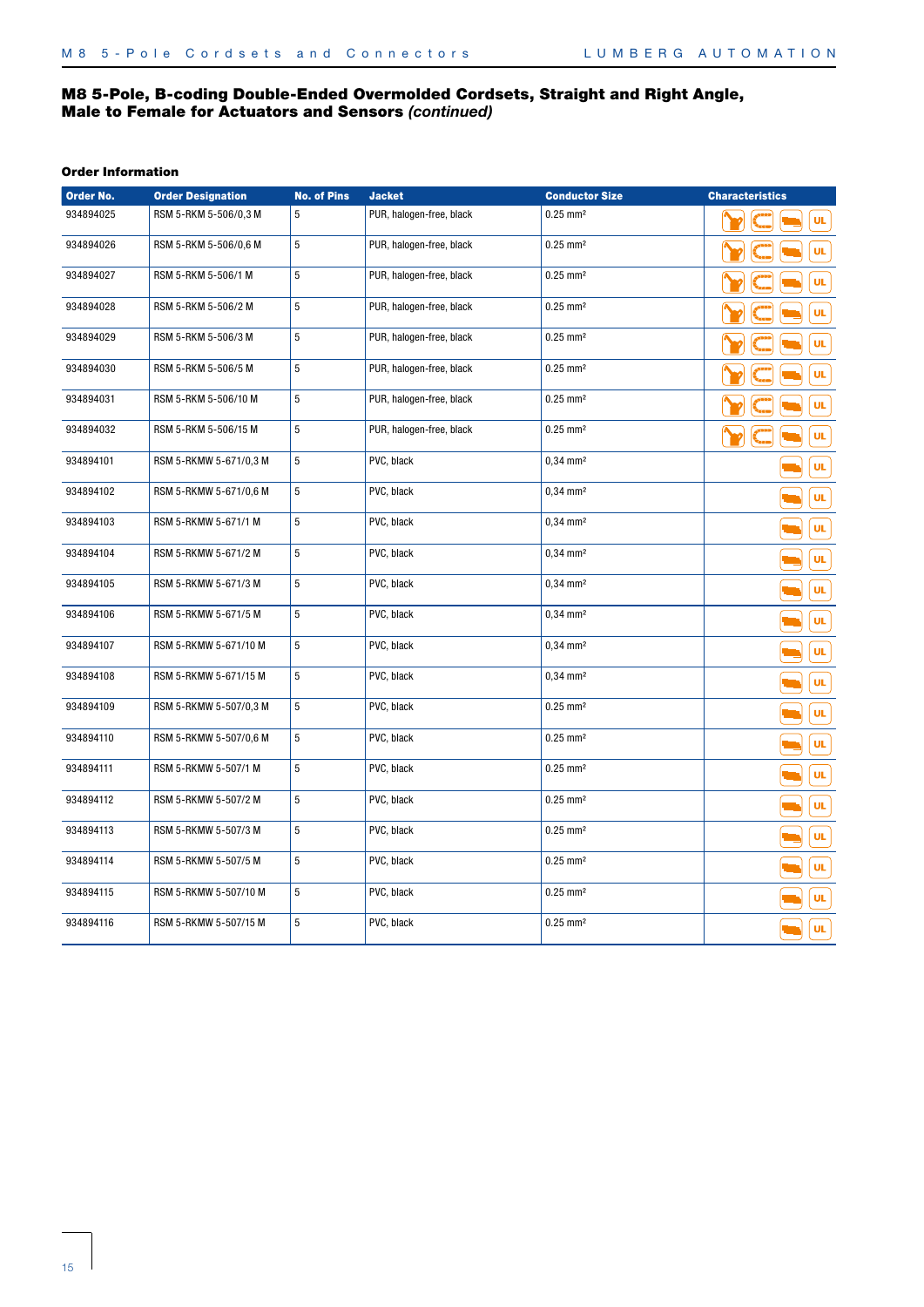| Order No. | <b>Order Designation</b> | <b>No. of Pins</b> | <b>Jacket</b>            | <b>Conductor Size</b>  | <b>Characteristics</b> |
|-----------|--------------------------|--------------------|--------------------------|------------------------|------------------------|
| 934894117 | RSM 5-RKMW 5-293/0,3 M   | 5                  | PUR, halogen-free, black | $0.34$ mm <sup>2</sup> | <b>UL</b>              |
| 934894118 | RSM 5-RKMW 5-293/0,6 M   | 5                  | PUR, halogen-free, black | $0.34 \, \text{mm}^2$  | <b>UL</b>              |
| 934894119 | RSM 5-RKMW 5-293/1 M     | 5                  | PUR, halogen-free, black | $0.34 \, \text{mm}^2$  | <b>UL</b>              |
| 934894120 | RSM 5-RKMW 5-293/2 M     | 5                  | PUR, halogen-free, black | $0.34 \, \text{mm}^2$  | <b>UL</b>              |
| 934894121 | RSM 5-RKMW 5-293/3 M     | 5                  | PUR, halogen-free, black | $0.34$ mm <sup>2</sup> | <b>UL</b>              |
| 934894122 | RSM 5-RKMW 5-293/5 M     | 5                  | PUR, halogen-free, black | $0.34 \, \text{mm}^2$  | <b>UL</b>              |
| 934894123 | RSM 5-RKMW 5-293/10 M    | 5                  | PUR, halogen-free, black | $0.34$ mm <sup>2</sup> | <b>UL</b>              |
| 934894124 | RSM 5-RKMW 5-293/15 M    | 5                  | PUR, halogen-free, black | $0.34 \, \text{mm}^2$  | <b>UL</b>              |
| 934894125 | RSM 5-RKMW 5-506/0.3 M   | 5                  | PUR, halogen-free, black | $0.25 \, \text{mm}^2$  | UL                     |
| 934894126 | RSM 5-RKMW 5-506/0,6 M   | 5                  | PUR, halogen-free, black | $0.25$ mm <sup>2</sup> | <b>UL</b>              |
| 934894127 | RSM 5-RKMW 5-506/1 M     | 5                  | PUR, halogen-free, black | $0.25 \, \text{mm}^2$  | <b>UL</b>              |
| 934894128 | RSM 5-RKMW 5-506/2 M     | 5                  | PUR, halogen-free, black | $0.25 \text{ mm}^2$    | <b>UL</b>              |
| 934894129 | RSM 5-RKMW 5-506/3 M     | 5                  | PUR, halogen-free, black | $0.25 \, \text{mm}^2$  | <b>UL</b>              |
| 934894130 | RSM 5-RKMW 5-506/5 M     | 5                  | PUR, halogen-free, black | $0.25 \, \text{mm}^2$  | <b>UL</b>              |
| 934894131 | RSM 5-RKMW 5-506/10 M    | 5                  | PUR, halogen-free, black | $0.25 \, \text{mm}^2$  | <b>UL</b>              |
| 934894132 | RSM 5-RKMW 5-506/15 M    | 5                  | PUR, halogen-free, black | $0.25 \, \text{mm}^2$  | <b>UL</b>              |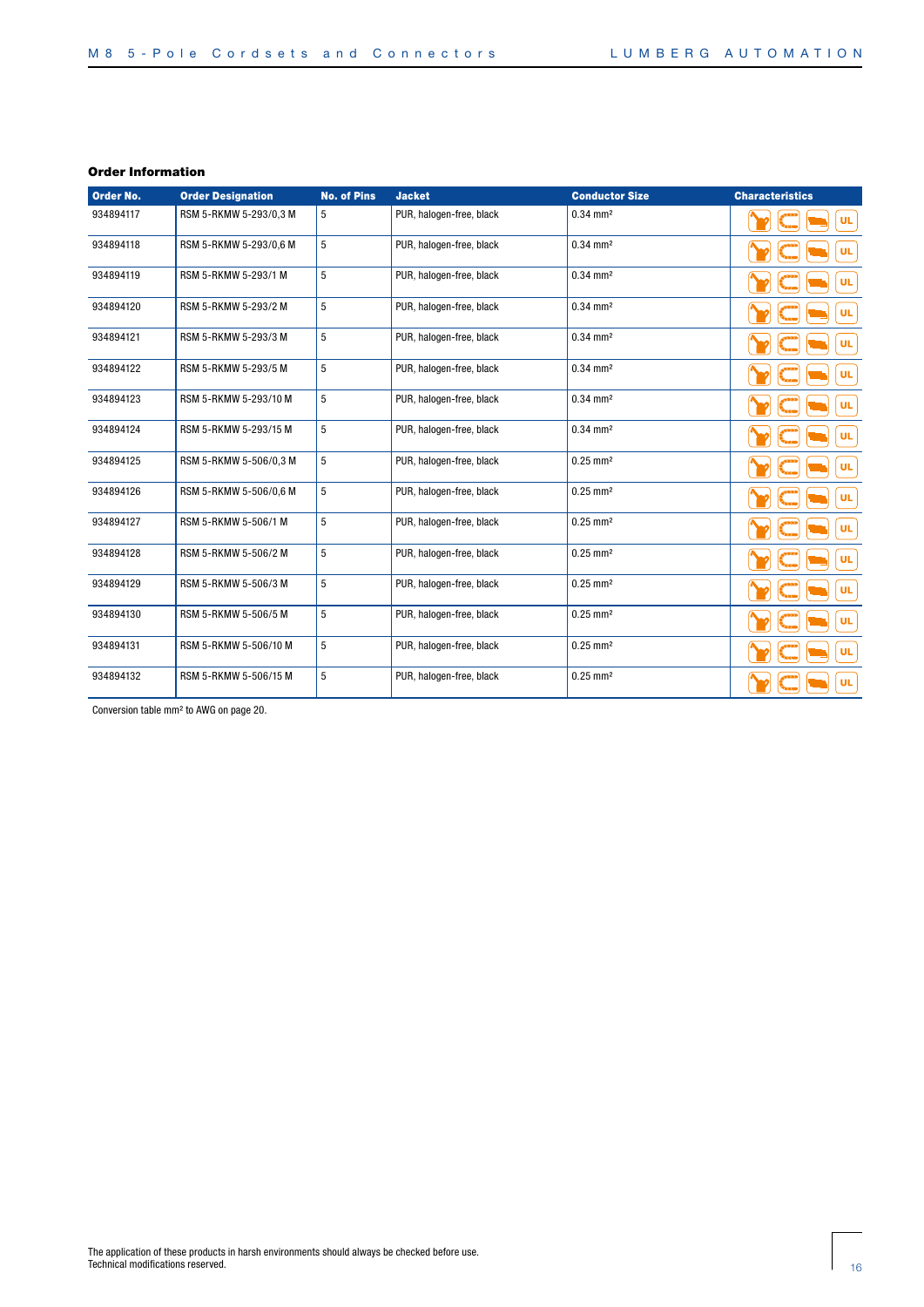# M8 5-Pole, B-coding Receptacle, Front Mounting - Male

#### Technical Information

| <b>Product Description</b>             |                                                                                                                                                                                           |
|----------------------------------------|-------------------------------------------------------------------------------------------------------------------------------------------------------------------------------------------|
| <b>Order Designation</b>               | <b>RSMF 5/0,5 M</b>                                                                                                                                                                       |
|                                        | NEW!                                                                                                                                                                                      |
|                                        |                                                                                                                                                                                           |
|                                        |                                                                                                                                                                                           |
|                                        |                                                                                                                                                                                           |
|                                        |                                                                                                                                                                                           |
| <b>Description</b>                     | Receptacle connector, M8 male, 5-pole, B-coded, for front mounting, assembled with stranded hook-up wire, conductor terminal area potted,<br>M8 x 0.5 screw coupling at rear chassis side |
| RoHS-compliant (2011/65/EU)            | Yes                                                                                                                                                                                       |
| (Construction Type) Standard           | IEC 61076-2-104                                                                                                                                                                           |
| <b>Approvals</b>                       | UL pending                                                                                                                                                                                |
| <b>Technical Data</b>                  |                                                                                                                                                                                           |
| <b>Ambient Temperature</b>             | -40°C to +90°C                                                                                                                                                                            |
| <b>Housing Material/Grip</b>           | CuZn, nickel-plated                                                                                                                                                                       |
| <b>Contact Holder Material</b>         | PA                                                                                                                                                                                        |
| <b>Contact Material/Surface Finish</b> | CuZn, nickel underlay and gold-plated                                                                                                                                                     |
| 0-Ring                                 | <b>FKM</b>                                                                                                                                                                                |
| <b>Mechanical Data</b>                 |                                                                                                                                                                                           |
| <b>Degree of Protection</b>            | IP67 (only when mated and screwed with Hirschmann/Lumberg counterparts)                                                                                                                   |
| <b>Electrical Data</b>                 |                                                                                                                                                                                           |
| <b>Contact Resistance</b>              | $\leq 5 \text{ m}\Omega$                                                                                                                                                                  |
| <b>Rated Voltage</b>                   | 30V                                                                                                                                                                                       |
| <b>Rated Current</b>                   | 3A                                                                                                                                                                                        |
| <b>Pollution Degree</b>                | 3 acc. to DIN EN 60664-1 (VDE 0110-1)                                                                                                                                                     |
| <b>Technical Drawing</b>               |                                                                                                                                                                                           |
|                                        | M 8                                                                                                                                                                                       |
|                                        |                                                                                                                                                                                           |
|                                        | ្នុ<br>SWX<br>11<br>.c                                                                                                                                                                    |

\*a = 0-ring • \*b = Terminal area potted • \*c = Panel cut out • L = Standard length of stranded hook-up wire Do not connect / disconnect under load.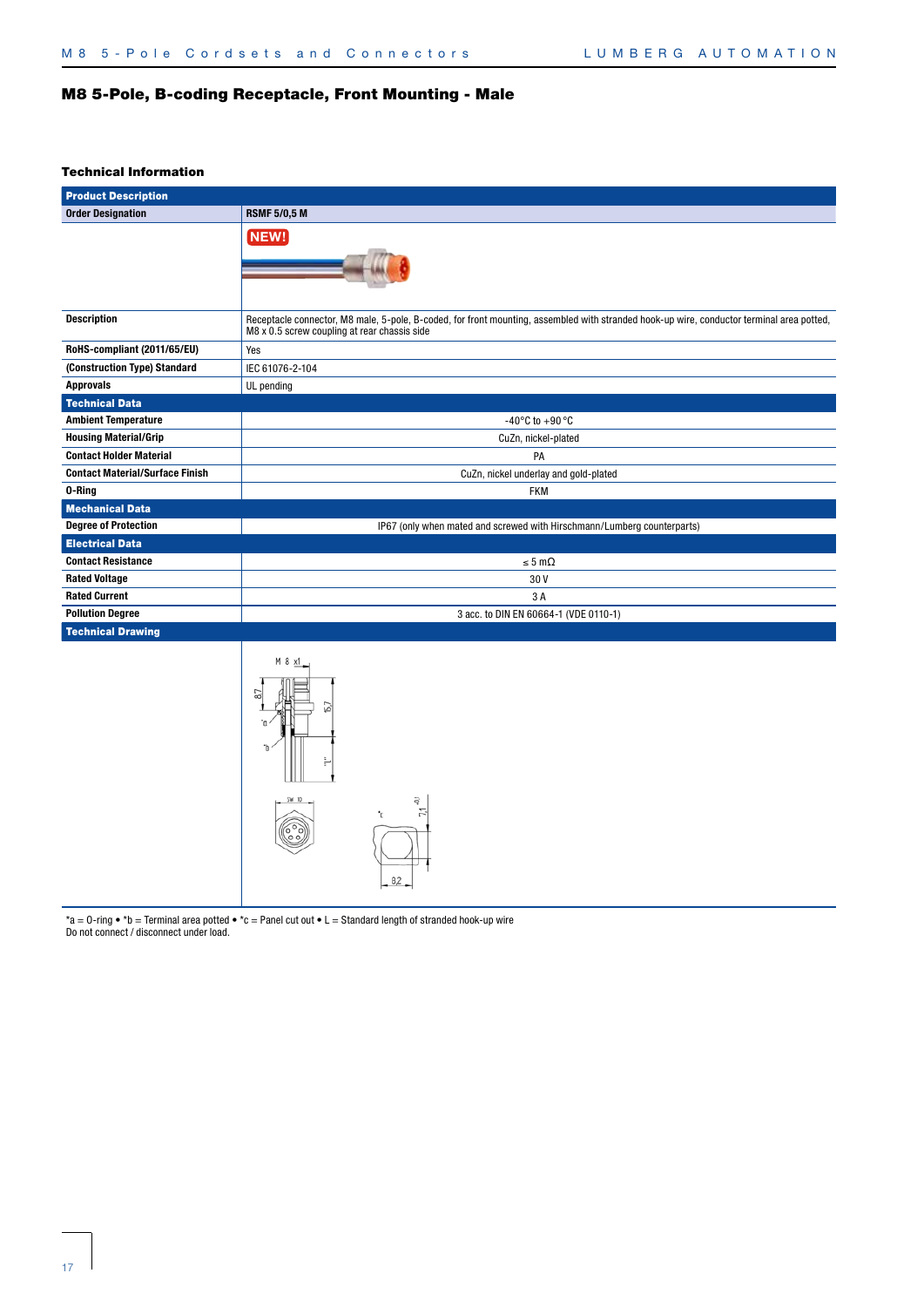# Pin Assignment

| M8, Male, 5-poles                   |                                                                   |  |  |  |  |  |  |  |
|-------------------------------------|-------------------------------------------------------------------|--|--|--|--|--|--|--|
| $\widehat{\hspace{1cm}}$<br>لتحيينه | = brown<br>$2 = white$<br>$3 = blue$<br>$4 = black$<br>$5 = gray$ |  |  |  |  |  |  |  |

| Order No.   | <b>Order Designation</b> | <b>No. of Pins</b> | $\blacksquare$ Terminal Type $\blacksquare$ | Conductor Size | $\blacksquare$ Characteristics |
|-------------|--------------------------|--------------------|---------------------------------------------|----------------|--------------------------------|
| 934-950-001 | RSMF 5/0.5 M             |                    | stranded hook-up wire 0.50 m                | <b>AWG 22</b>  | <b>UL</b>                      |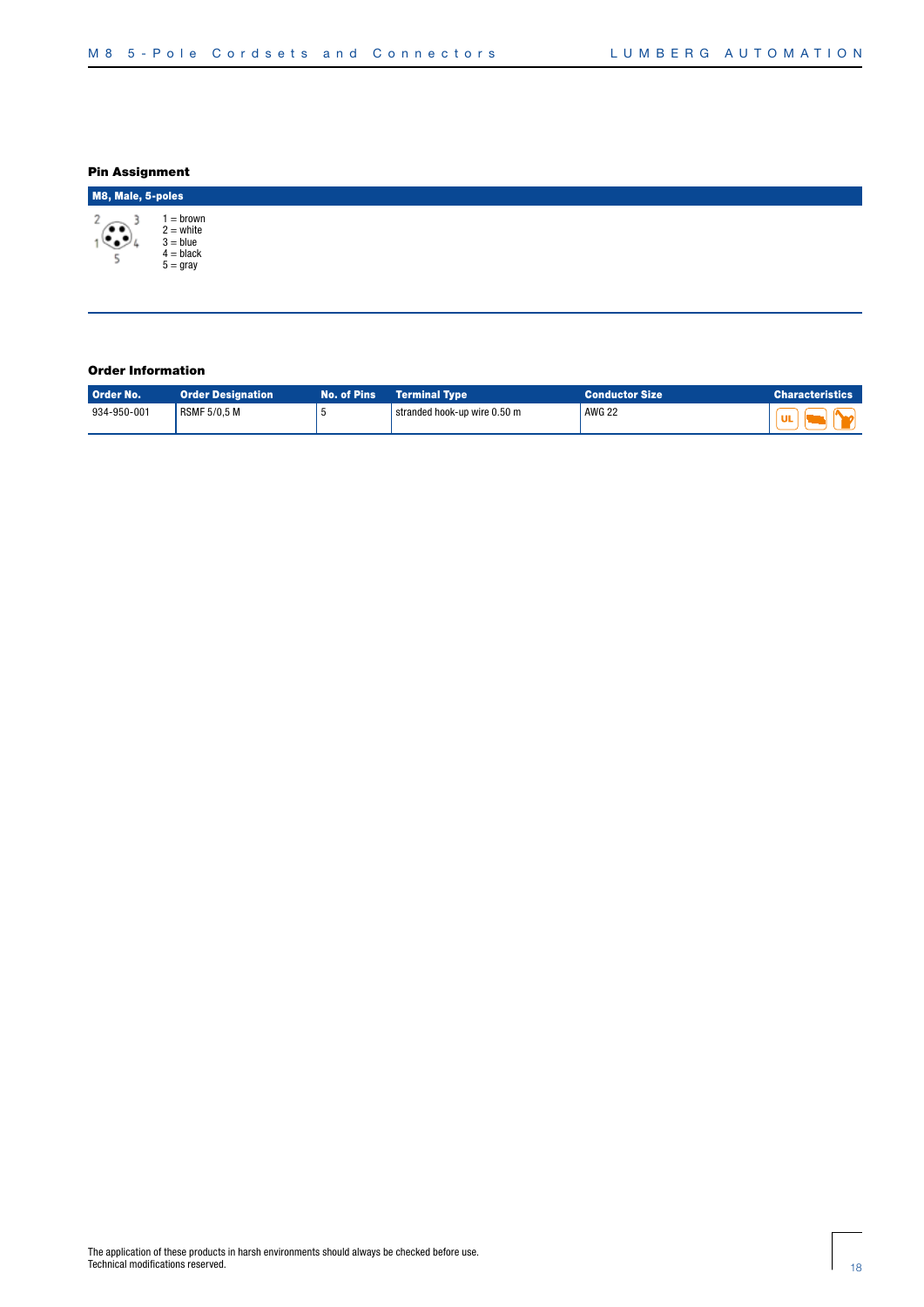# M8 5-Pole, B-coding Receptacle for Sensors - Male with Snap/Screw Type Coupling

#### Technical Information

| <b>Product Description</b>             |                                                                                                                                          |
|----------------------------------------|------------------------------------------------------------------------------------------------------------------------------------------|
| <b>Order Designation</b>               | <b>RSMED 5B</b>                                                                                                                          |
|                                        | NEW!                                                                                                                                     |
| <b>Description</b>                     | Receptacle connector, M8, 5-pole, B-coded, male connector sensors, with combination snap/screw-type coupling                             |
| RoHS-compliant (2011/65/EU)            | Yes                                                                                                                                      |
| (Construction Type) Standard           | IEC 61076-2-104                                                                                                                          |
| <b>Technical Data</b>                  |                                                                                                                                          |
| <b>Ambient Temperature</b>             | -40 $^{\circ}$ C to +90 $^{\circ}$ C                                                                                                     |
| <b>Housing Material/Grip</b>           | CuZn, nickel-plated                                                                                                                      |
| <b>Contact Holder Material</b>         | PA                                                                                                                                       |
| <b>Contact Material/Surface Finish</b> | CuZn/Au                                                                                                                                  |
| <b>Mechanical Data</b>                 |                                                                                                                                          |
| <b>Degree of Protection</b>            | IP 65 (only when mated with Hirschmann/Lumberg counterparts)<br>IP 67 (only when mated and screwed with Hirschmann/Lumberg counterparts) |
| <b>Electrical Data</b>                 |                                                                                                                                          |
| <b>Contact Resistance</b>              | $\leq 5 \text{ m}\Omega$                                                                                                                 |
| <b>Rated Voltage</b>                   | 30V                                                                                                                                      |
| <b>Rated Current</b>                   | 3 A                                                                                                                                      |
| <b>Pollution Degree</b>                | 3 acc. to DIN EN 60664-1 (VDE 0110-1)                                                                                                    |
| <b>Technical Drawing</b>               |                                                                                                                                          |
|                                        | \$5.77                                                                                                                                   |

 $a^*$  = Groove Contour  $\bullet$  \*c = Panel cut out

 $\hat{\mathcal{L}}$  ,  $\hat{\mathcal{L}}$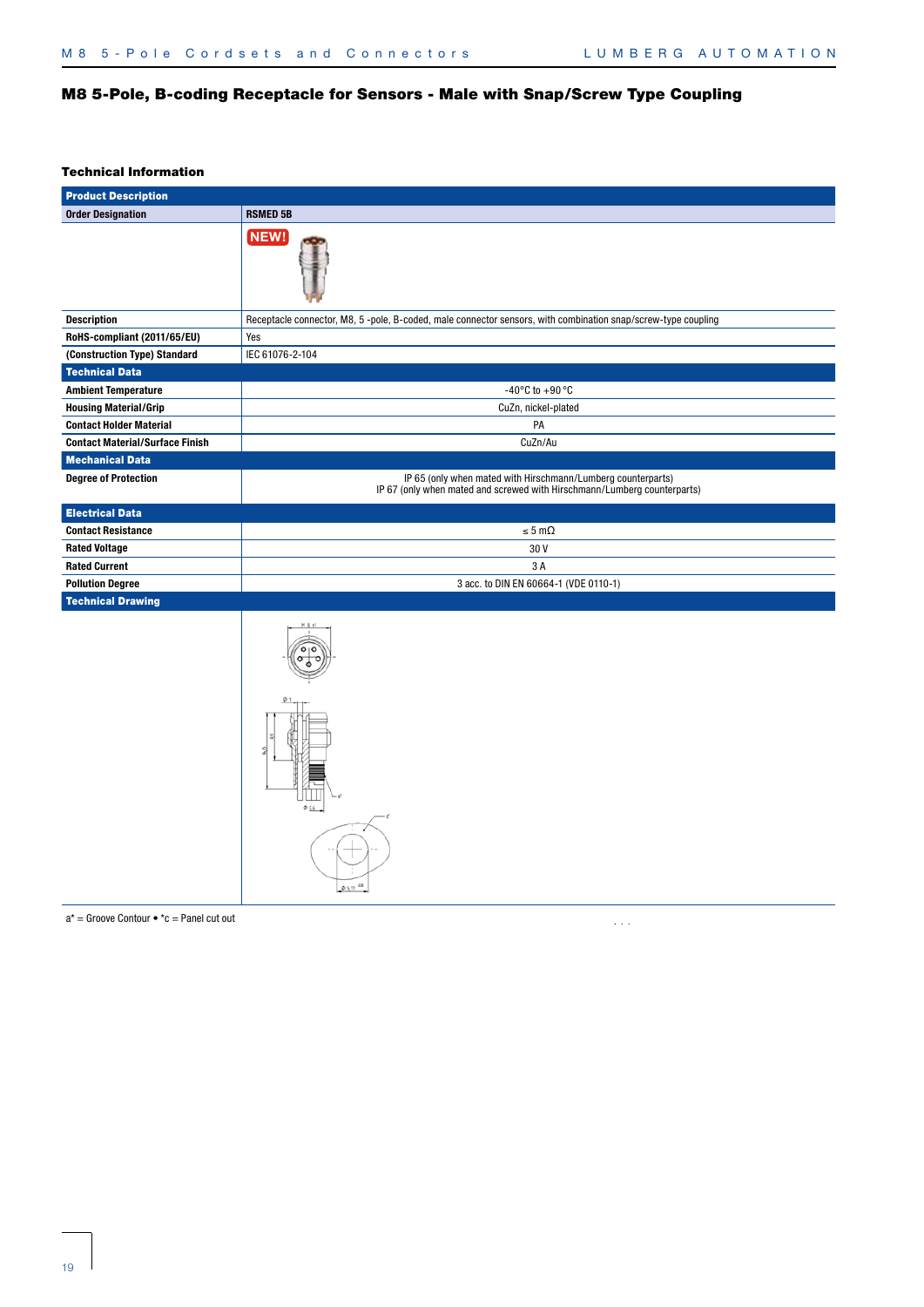# Pin Assignment

| M8, Male, 5-poles |                                                                   |  |  |  |  |  |  |
|-------------------|-------------------------------------------------------------------|--|--|--|--|--|--|
| n<br>ຼື∙<br>◛     | = brown<br>$2 = white$<br>$3 = blue$<br>$4 = black$<br>$5 =$ gray |  |  |  |  |  |  |

| Order No.   | <b>Order Designation</b> | No. of Pins | <b>Terminal Type</b> | <b>Conductor Size</b>  | <b>Characteristics</b> |
|-------------|--------------------------|-------------|----------------------|------------------------|------------------------|
| 934-965-001 | <b>RSMED 5B</b>          |             | Solder               | $0.25$ mm <sup>2</sup> |                        |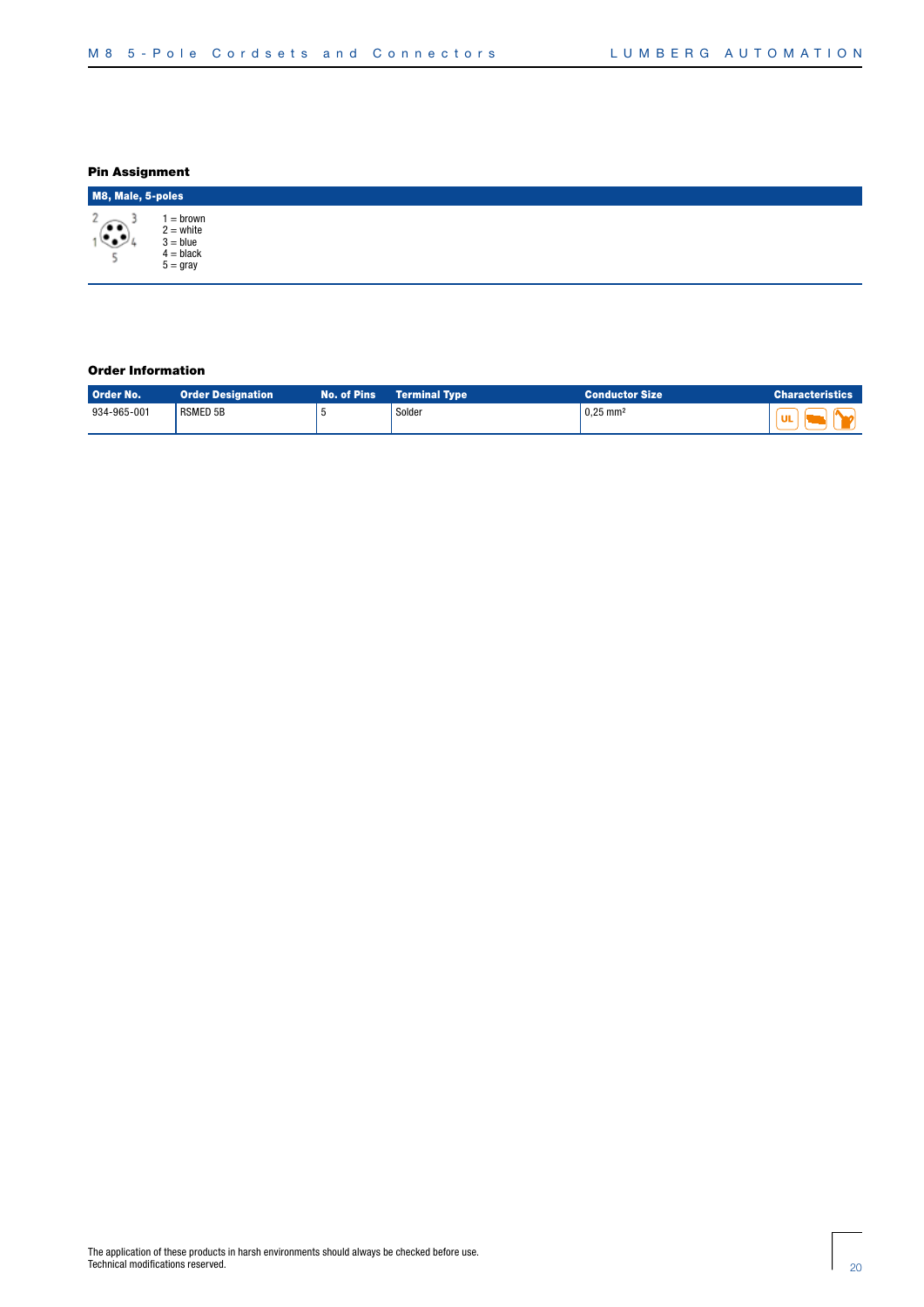# M8 T-Splitter

# Technical Information

| <b>Product Description</b>             |                                                                                                                                                                                                                                                                                                                                                                                           |  |  |  |  |
|----------------------------------------|-------------------------------------------------------------------------------------------------------------------------------------------------------------------------------------------------------------------------------------------------------------------------------------------------------------------------------------------------------------------------------------------|--|--|--|--|
| <b>Order Designation</b>               | ASBS 2 M8                                                                                                                                                                                                                                                                                                                                                                                 |  |  |  |  |
|                                        | NEW!                                                                                                                                                                                                                                                                                                                                                                                      |  |  |  |  |
| <b>Description</b>                     | T-splitter, M8 5 pin male (outlet) and two M8 3 pin female (inlets) connectors, with knurled nuts and vibration proof connections                                                                                                                                                                                                                                                         |  |  |  |  |
| RoHS-compliant (2011/65/EU)            | Yes                                                                                                                                                                                                                                                                                                                                                                                       |  |  |  |  |
| (Construction Type) Standard           | IEC 61076-2-104                                                                                                                                                                                                                                                                                                                                                                           |  |  |  |  |
| <b>Technical Data</b>                  |                                                                                                                                                                                                                                                                                                                                                                                           |  |  |  |  |
| <b>Ambient Temperature</b>             | $-40^{\circ}$ C to $+90^{\circ}$ C                                                                                                                                                                                                                                                                                                                                                        |  |  |  |  |
| <b>Housing Material/Body</b>           | <b>TPU</b>                                                                                                                                                                                                                                                                                                                                                                                |  |  |  |  |
| <b>Contact Holder Material</b>         | TPU/PA                                                                                                                                                                                                                                                                                                                                                                                    |  |  |  |  |
| <b>Contact Material/Surface Finish</b> | CuZn/Au                                                                                                                                                                                                                                                                                                                                                                                   |  |  |  |  |
| <b>Screw Coupling Material</b>         | CuZn, nickel-plated                                                                                                                                                                                                                                                                                                                                                                       |  |  |  |  |
| <b>Mechanical Data</b>                 |                                                                                                                                                                                                                                                                                                                                                                                           |  |  |  |  |
| <b>Degree of Protection</b>            | IP67 (only when mated with Hirschmann/Lumberg counterparts)                                                                                                                                                                                                                                                                                                                               |  |  |  |  |
| <b>Electrical Data</b>                 |                                                                                                                                                                                                                                                                                                                                                                                           |  |  |  |  |
| <b>Contact Resistance</b>              | $\leq 5 \text{ m}\Omega$                                                                                                                                                                                                                                                                                                                                                                  |  |  |  |  |
| <b>Rated Voltage</b>                   | 30V                                                                                                                                                                                                                                                                                                                                                                                       |  |  |  |  |
| <b>Rated Current</b>                   | 3 A                                                                                                                                                                                                                                                                                                                                                                                       |  |  |  |  |
| <b>Pollution Degree</b>                | 3                                                                                                                                                                                                                                                                                                                                                                                         |  |  |  |  |
| <b>Technical Drawing</b>               | <b>ASBSM 2 M8 503</b>                                                                                                                                                                                                                                                                                                                                                                     |  |  |  |  |
|                                        | $\overline{a}$ $\overline{a}$ $\overline{b}$ $\overline{b}$ $\overline{c}$ $\overline{d}$ $\overline{c}$ $\overline{d}$ $\overline{c}$ $\overline{d}$ $\overline{d}$ $\overline{c}$ $\overline{c}$ $\overline{c}$ $\overline{c}$ $\overline{c}$ $\overline{c}$ $\overline{c}$ $\overline{c}$ $\overline{c}$ $\overline{c}$ $\overline{c}$ $\overline{c}$ $\overline{c}$ $\overline{$<br>怪 |  |  |  |  |



| <b>ASBSM 2 M8 503</b> |  |  |
|-----------------------|--|--|
| A/B                   |  |  |
|                       |  |  |
| 310                   |  |  |